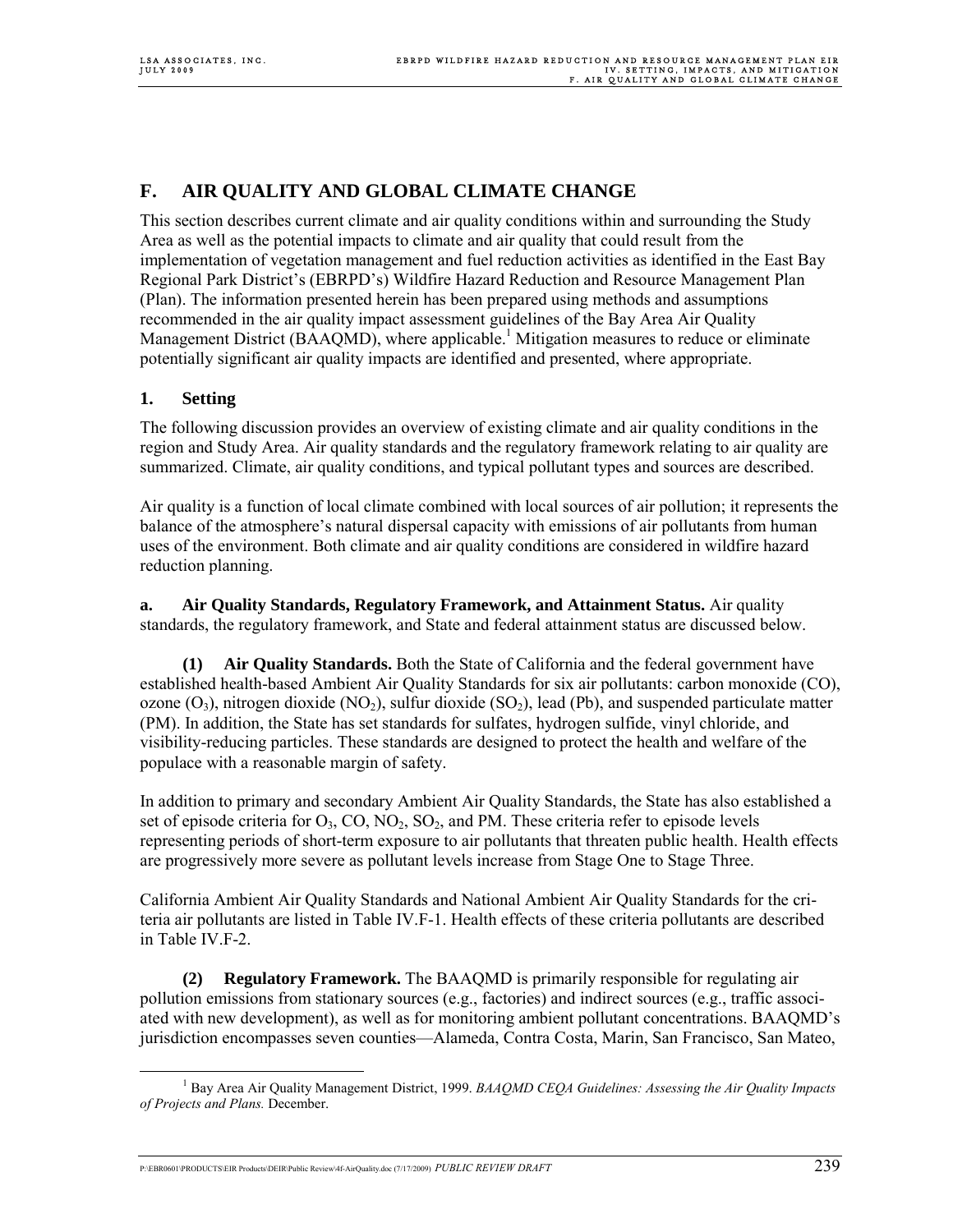|                                                      | <b>Averaging</b>                             | California Standards <sup>a</sup>    |                                                                                                                                                                                                                                                                         | Federal Standards <sup>b</sup>     |                                          |                                              |  |
|------------------------------------------------------|----------------------------------------------|--------------------------------------|-------------------------------------------------------------------------------------------------------------------------------------------------------------------------------------------------------------------------------------------------------------------------|------------------------------------|------------------------------------------|----------------------------------------------|--|
| Pollutant                                            | <b>Time</b>                                  | Concentration <sup>c</sup>           | Method <sup>e</sup>                                                                                                                                                                                                                                                     | Primary <sup>b,e</sup>             | Secondary <sup>c,f</sup>                 | <b>Method</b> <sup>g</sup>                   |  |
|                                                      | 1-Hour                                       | $0.09$ ppm<br>$(180 \,\mu g/m^3)$    | Ultraviolet                                                                                                                                                                                                                                                             | No federal<br>standard             | Same as                                  | Ultraviolet                                  |  |
| Ozone $(O_3)$                                        | 8-Hour                                       | $0.07$ ppm<br>$(137 \,\mu g/m^3)$    | Photometry                                                                                                                                                                                                                                                              | $0.075$ ppm<br>$(147 \,\mu g/m^3)$ | Primary<br>Standard                      | Photometry                                   |  |
| <b>Respirable</b>                                    | 24-Hour                                      | $50 \mu g/m^3$                       |                                                                                                                                                                                                                                                                         | $150 \mu g/m^3$                    |                                          | Inertial                                     |  |
| Particulate<br><b>Matter</b><br>$(PM_{10})$          | Annual<br>Arithmetic<br>Mean                 | $20 \mu g/m^3$                       | Gravimetric or Beta<br>Attenuation                                                                                                                                                                                                                                      |                                    | Same as<br>Primary<br>Standard           | Separation<br>and<br>Gravimetric<br>Analysis |  |
| <b>Fine</b>                                          | 24-Hour                                      |                                      | No Separate State Standard                                                                                                                                                                                                                                              | $35 \mu g/m^3$                     |                                          | Inertial                                     |  |
| Particulate<br><b>Matter</b><br>(PM <sub>2.5</sub> ) | Annual<br>Arithmetic<br>Mean                 | $12 \mu g/m^3$                       | Gravimetric or Beta<br>Attenuation                                                                                                                                                                                                                                      | $15 \mu g/m^3$                     | Same as<br>Primary<br>Standard           | Separation<br>and<br>Gravimetric<br>Analysis |  |
| Carbon                                               | 8-Hour                                       | 9.0 ppm<br>$(10 \text{ mg/m}^3)$     | Nondispersive                                                                                                                                                                                                                                                           | 9 ppm<br>$(10 \text{ mg/m}^3)$     | Nondispersive                            |                                              |  |
| Monoxide<br>(CO)                                     | 1-Hour                                       | 20 ppm<br>$(23 \text{ mg/m}^3)$      | Infrared<br>Photometry                                                                                                                                                                                                                                                  | 35 ppm<br>$(40 \text{ mg/m}^3)$    | None                                     | Infrared<br>Photometry<br>(NDIR)             |  |
|                                                      | 8-Hour<br>(Lake Tahoe)                       | 6 ppm $(7 \text{ mg/m}^3)$           | (NDIR)                                                                                                                                                                                                                                                                  |                                    |                                          |                                              |  |
| <b>Nitrogen</b><br><b>Dioxide</b>                    | Annual<br>Arithmetic<br>Mean                 | $0.030$ ppm<br>$(56 \text{ mg/m}^3)$ | Gas Phase                                                                                                                                                                                                                                                               | $0.053$ ppm<br>$(100 \ \mu g/m^3)$ | Same as<br>Primary                       | Gas Phase<br>Chemilumines<br>cence           |  |
| (NO <sub>2</sub> )                                   | 1-Hour                                       | 0.18 ppm<br>$(339 \text{ µg/m}^3)$   | Chemiluminescence                                                                                                                                                                                                                                                       |                                    | Standard                                 |                                              |  |
|                                                      | $30$ -day<br>average                         | $1.5 \,\mu g/m^3$                    |                                                                                                                                                                                                                                                                         |                                    |                                          | High-Volume<br>Sampler and                   |  |
| Lead                                                 | Calendar<br>Quarter                          |                                      | Atomic Absorption                                                                                                                                                                                                                                                       | $1.5 \,\mu g/m^3$                  | Same as<br>Primary<br>Standard           | Atomic<br>Absorption                         |  |
|                                                      | Annual<br>Arithmetic<br>Mean                 |                                      |                                                                                                                                                                                                                                                                         | 0.030 ppm<br>$(80 \,\mu g/m^3)$    |                                          |                                              |  |
| <b>Sulfur</b><br><b>Dioxide</b>                      | $0.04$ ppm<br>24-Hour<br>$(105 \,\mu g/m^3)$ | Ultraviolet<br>Fluorescence          | $0.14$ ppm<br>$(365 \,\mu g/m^3)$                                                                                                                                                                                                                                       |                                    | Spectrophoto-<br>metry<br>(Pararosanilin |                                              |  |
| (SO <sub>2</sub> )                                   | 3-Hour                                       |                                      |                                                                                                                                                                                                                                                                         |                                    | $0.5$ ppm<br>$(1300 \,\mu\text{g/m}^3)$  | e Method)                                    |  |
|                                                      | 1-Hour                                       | $0.25$ ppm<br>$(655 \,\mu g/m^3)$    |                                                                                                                                                                                                                                                                         |                                    |                                          |                                              |  |
| Visibility-<br>Reducing<br><b>Particles</b>          | 8-Hour                                       |                                      | Extinction coefficient of 0.23 per<br>kilometer - visibility of 10 miles or more<br>(0.07–30 miles or more for Lake Tahoe)<br>due to particles when relative humidity<br>is less than 70 percent. Method: Beta<br>Attenuation and Transmittance through<br>Filter Tape. | N <sub>0</sub><br>Federal          |                                          |                                              |  |
| <b>Sulfates</b>                                      | 24-Hour                                      | $25 \mu g/m^3$                       | Ion<br>Chromatography                                                                                                                                                                                                                                                   |                                    | <b>Standards</b>                         |                                              |  |
| Hydrogen<br><b>Sulfide</b>                           | 1-Hour                                       | $0.03$ ppm<br>$(42 \,\mu g/m^3)$     | Ultraviolet<br>Fluorescence                                                                                                                                                                                                                                             |                                    |                                          |                                              |  |
| <b>Vinyl</b><br>Chloride <sup>h</sup>                | 24-Hour                                      | $0.01$ ppm<br>$(26 \,\mu g/m^3)$     | Gas<br>Chromatography                                                                                                                                                                                                                                                   |                                    |                                          |                                              |  |

**Table IV.F-1: Federal and State Ambient Air Quality Standards** 

Source: California Air Resources Board (ARB), 2008.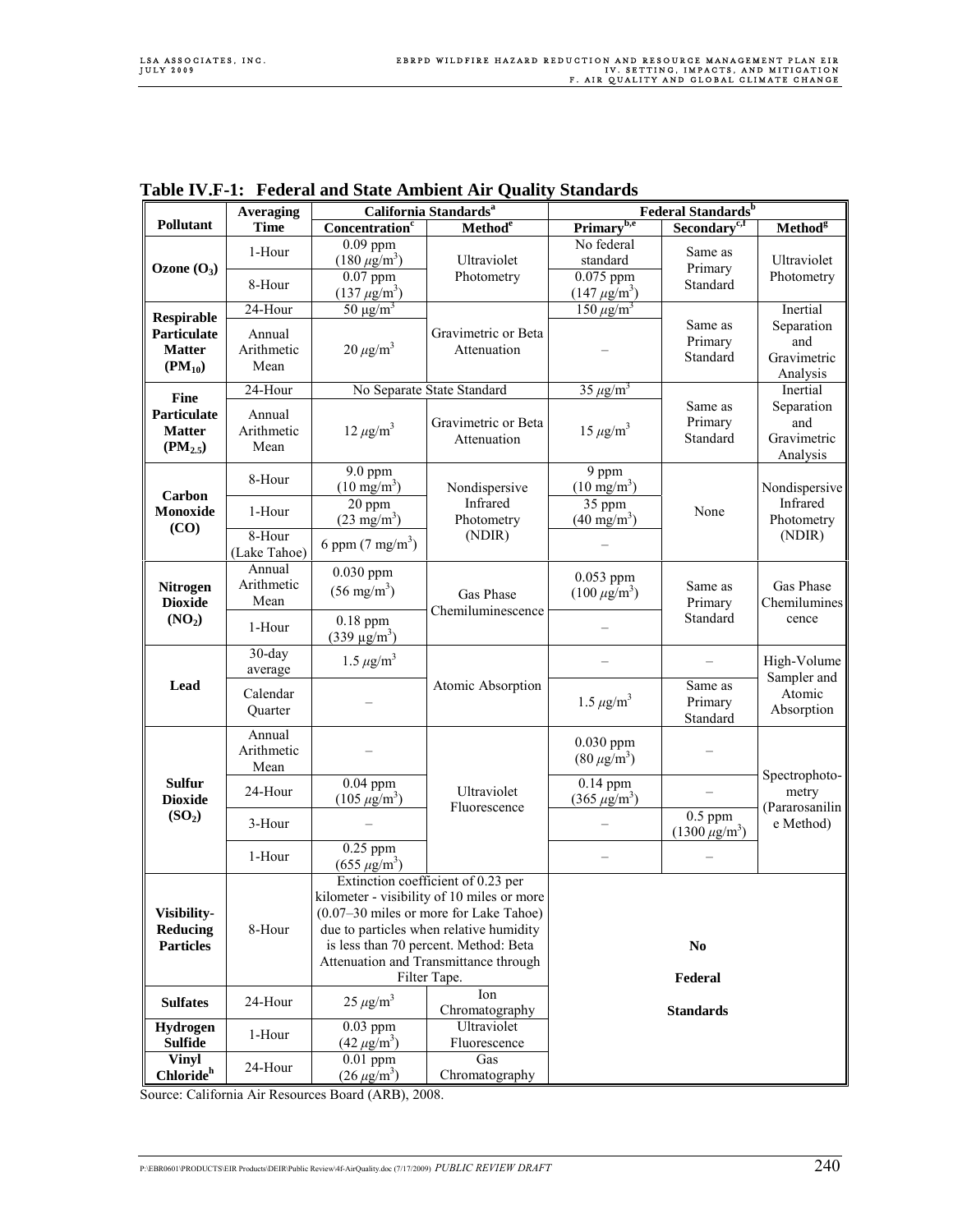Footnotes:

- a California standards for ozone; carbon monoxide (except Lake Tahoe); sulfur dioxide (1- and 24-hour); nitrogen dioxide; suspended particulate matter,  $PM_{10}$ ; and visibility-reducing particles are values not to be exceeded. All others are not to be equaled or exceeded. California ambient air quality standards are listed in the Table of Standards in Section 70200 of Title 17 of the California Code of Regulations.<br> $\frac{b}{b}$  National standards (other than ozone part
- National standards (other than ozone, particulate matter, and those based on annual averages or annual arithmetic mean) are not to be exceeded more than once a year. The ozone standard is attained when the fourth highest 8-hour concentration in a year, averaged over three years, is equal to or less than the standard. For  $PM_{10}$ , the 24-hour standard is attained when the expected number of days per calendar year with a 24-hour average concentration above 150 mg/m<sup>3</sup> is equal to or less than one. For  $PM_{2.5}$ , the 24-hour standard is attained when 98 percent of the daily concentrations, averaged over 3 years, are equal to or less than the standard. Contact the EPA for further clarification and current federal policies.
- Concentration expressed first in units in which it was promulgated. Equivalent units given in parentheses are based upon a reference temperature of  $25^{\circ}$ C and a reference pressure of 760 torr. Most measurements of air quality are to be corrected to a reference temperature of  $25^{\circ}$ C and a reference pressure of 760 torr; ppm in this table refers to ppm by volume, or micromoles of pollutant per mole of gas.<br> $\frac{d}{dx}$  Any equivalent procedure that can be shown
- Any equivalent procedure that can be shown to the satisfaction of the ARB to give equivalent results at or near the level of the air quality standard may be used.<br><sup>e</sup> National Primary Standards: The leve
- National Primary Standards: The levels of air quality necessary, with an adequate margin of safety to protect the public health.
- National Secondary Standards: The levels of air quality necessary to protect the public welfare from any known or anticipated adverse effects of a pollutant.
- <sup>8</sup> Reference method as described by the EPA. An "equivalent method" of measurement may be used but must have a "consistent relationship to the reference method" and must be approved by the EPA.  $h$  The APB has identified lead and vinyl chloride as "toxic air contaminants" with no t
- The ARB has identified lead and vinyl chloride as "toxic air contaminants" with no threshold level of exposure for adverse health effects determined. These actions allow for the implementation of control measures at levels below the ambient concentrations specified for these pollutants.

| Pollutant                                                       | <b>Health Effects</b>                                                                                                                                                                                                                                                           | <b>Examples of Sources</b>                                                                                                                                                                                                      |
|-----------------------------------------------------------------|---------------------------------------------------------------------------------------------------------------------------------------------------------------------------------------------------------------------------------------------------------------------------------|---------------------------------------------------------------------------------------------------------------------------------------------------------------------------------------------------------------------------------|
| <b>Suspended Particulate</b><br>Matter<br>$(PM2.5$ and $PM10$ ) | • Reduced lung function.<br>Aggravation of the effects of<br>$\bullet$<br>gaseous pollutants.<br>• Aggravation of respiratory and<br>cardio respiratory diseases.<br>Increased cough and chest<br>$\bullet$<br>discomfort.<br>Soiling.<br>٠<br>Reduced visibility.<br>$\bullet$ | • Stationary combustion of solid fuels.<br>Construction activities.<br>• Industrial processes.<br>Atmospheric chemical reactions.<br>$\bullet$                                                                                  |
| Ozone<br>$(O_3)$                                                | Breathing difficulties<br>٠<br>Lung damage<br>$\bullet$                                                                                                                                                                                                                         | Formed by chemical reactions of air pollutants<br>$\bullet$<br>in the presence of sunlight; common sources are<br>motor vehicles, industries, and consumer<br>products                                                          |
| Carbon Monoxide<br>(CO)                                         | Chest pain in heart patients<br>$\bullet$<br>Headaches, nausea<br>$\bullet$<br>Reduced mental alertness<br>٠<br>Death at very high levels<br>٠                                                                                                                                  | Any source that burns fuel, such as cars, trucks,<br>$\bullet$<br>construction and farming equipment, and<br>residential heaters and stoves                                                                                     |
| Nitrogen Dioxide<br>(NO <sub>2</sub> )                          | Lung damage<br>$\bullet$                                                                                                                                                                                                                                                        | See carbon monoxide sources<br>$\bullet$                                                                                                                                                                                        |
| Toxic Air<br>Contaminants                                       | Cancer<br>$\bullet$<br>Chronic eye, lung, or<br>٠<br>skin irritation<br>Neurological and reproductive<br>٠<br>disorders                                                                                                                                                         | Cars and trucks, especially diesels<br>$\bullet$<br>Industrial sources such as chrome platers<br>٠<br>Neighborhood businesses such as dry cleaners<br>$\bullet$<br>and service stations<br>Building materials and products<br>٠ |

# **Table IV.F-2: Health Effects of Major Criteria Pollutants**

Source: ARB, 2005.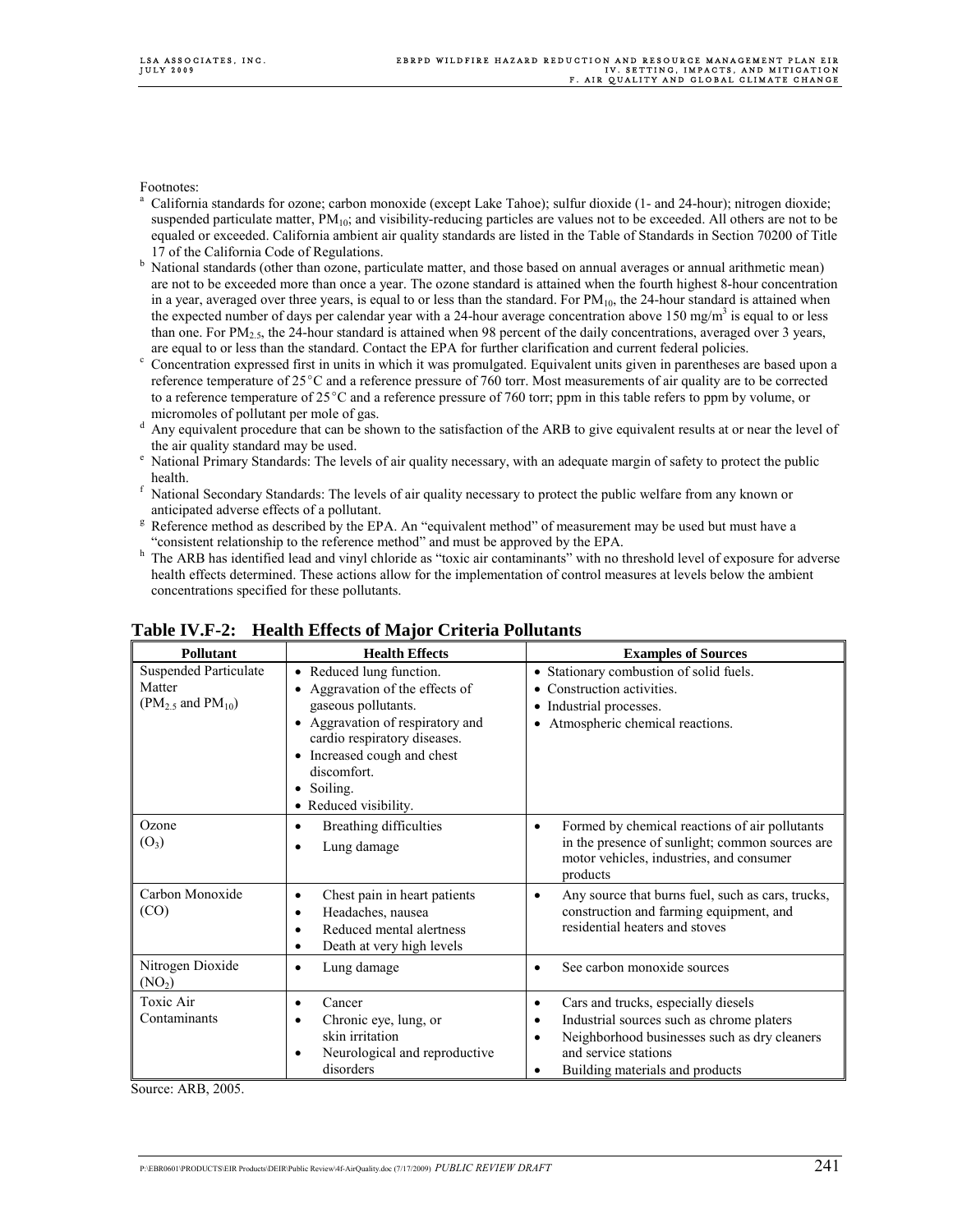Santa Clara and Napa—and portions of Solano and Sonoma counties. The California Air Resources Board (ARB) and the U.S. Environmental Protection Agency (EPA) regulate direct emissions from motor vehicles.

**Federal Regulations.** The Federal 1970 Clean Air Act authorized the establishment of national health-based air quality standards and also set deadlines for their attainment. The Federal Clean Air Act Amendments of 1990 changed deadlines for attaining National Ambient Air Quality Standards as well as the remedial actions required of areas of the nation that exceed the standards. Under the Clean Air Act, State and local agencies in areas that exceed the National Ambient Air Quality Standards are required to develop State Implementation Plans to show how they will achieve the National Ambient Air Quality Standards for  $O<sub>3</sub>$  by specific dates.

The Clean Air Act requires that projects receiving federal funds demonstrate conformity to the approved State Implementation Plan and local air quality attainment plan for the region. Conformity with the State Implementation Plan requirements would satisfy the Clean Air Act requirements. EPA currently does not regulate greenhouse gas emissions. In Massachusetts v. EPA, decided April 2, 2007, the United States Supreme Court held that the EPA has the statutory authority to regulate emissions of greenhouse gases from motor vehicles. EPA has promoted a number of voluntary programs to reduce greenhouse gas emissions but has not adopted any mandatory regulations or standards.

**Bay Area Air Quality Management District.** In 1988, the California Clean Air Act required that all air districts in the State endeavor to achieve and maintain California Ambient Air Quality Standards for  $O_3$ ,  $CO$ ,  $SO_2$  and  $NO_2$  by the earliest practical date. Plans for attaining California Ambient Air Quality Standards were submitted to the California Air Resource Board by June 30 of the following years: 1991, 1994, 1997, 2000, and 2004. The California Clean Air Act provides air quality districts with new authority to regulate indirect sources and mandates that air quality districts focus particular attention on reducing emissions from transportation and area-wide emission sources. Each district plan is to achieve a 5 percent annual reduction, averaged over consecutive 3-year periods, in district-wide emissions of each nonattainment pollutant or its precursors. Additional physical or economic development within the region would tend to impede the emissions reduction goals of the California Clean Air Act.

The most recent BAAQMD plan for attaining California Ambient Air Quality Standards, the Bay Area 2005 Ozone Strategy, was adopted by BAAQMD's Board of Directors on January 4, 2006. The 2005 Ozone Strategy demonstrates how the San Francisco Bay Area will achieve compliance with the State 1-hour air quality standard for ozone and how the region will reduce transport of ozone and ozone precursors to neighboring air basins. The Ozone Strategy also includes stationary source control measures, mobile source control measures and transportation control measures.

The BAAQMD has begun a process to update the Bay Area 2005 Ozone Strategy. The 2007 Ozone Strategy will be prepared in cooperation with the Metropolitan Transportation Commission (MTC) and the Association of Bay Area Governments (ABAG). The 2007 Ozone Strategy will review progress achieved in the 2004-2006 period, and establish control measures to be adopted in the 2007- 2009 timeframe.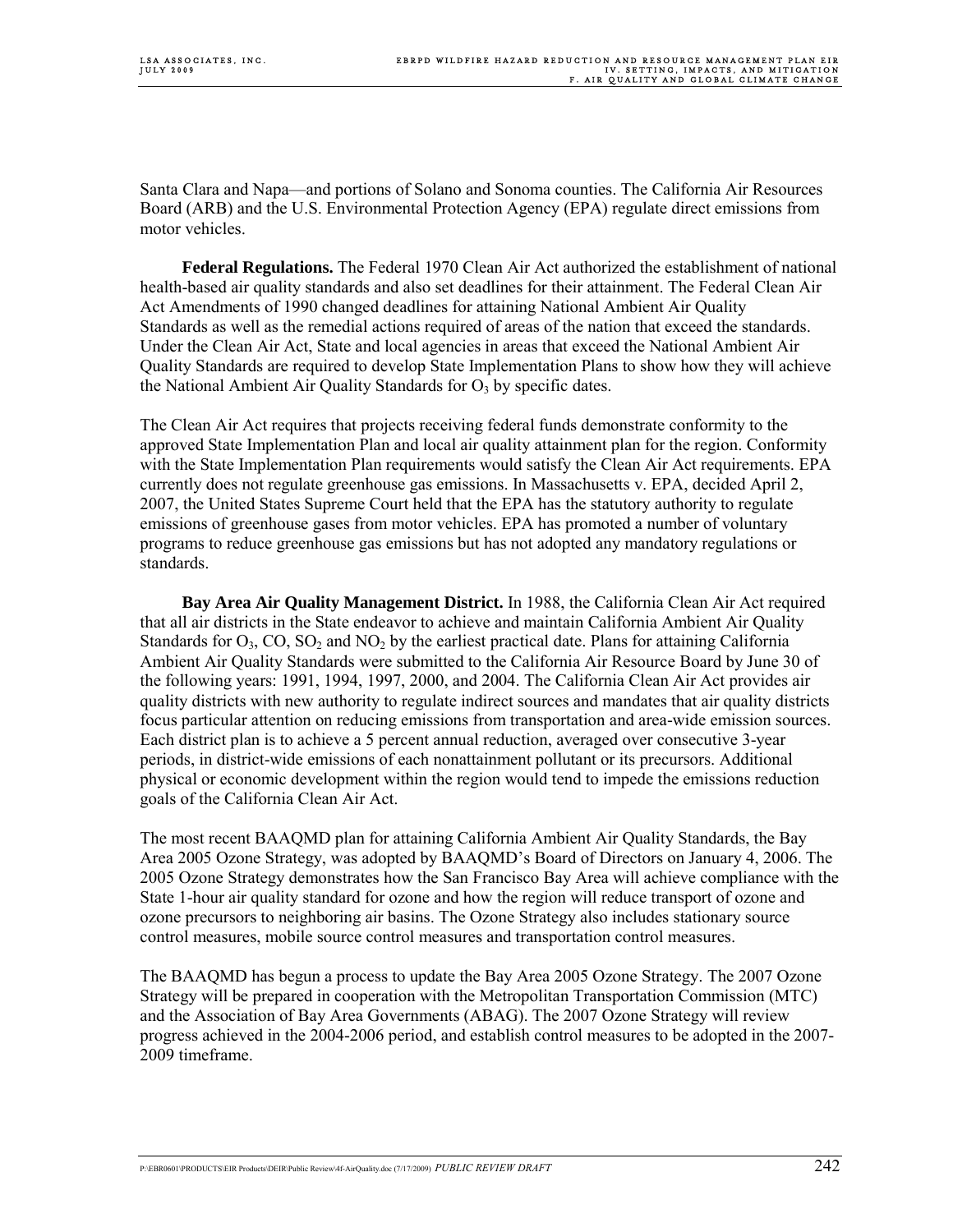BAAQMD Regulation 5 generally prohibits open burning, but allows for exemptions such as agricultural burning; disposal of hazardous materials; fire training; and managed burning of range, forest, and wildlife areas. The following section of Regulation 5 specifically addresses prescribed burning and wildland vegetation management burn requirements:

- Regulation 5, Section 5-200 Definitions.
	- 5-213 Prescribed Burning: The planned, controlled application of fire to vegetation to achieve a specific natural resource management objective(s) on land areas selected in advance of that application. The fire is conducted within the limits of a plan and prescription that describes both the acceptable range of weather, moisture, fuel and fire behavior parameters to achieve the desired effects. For the purposes of this regulation, prescribed burning also means any Forest Management fire, Range Management fire, Hazardous Material fire not related to Public Resources Code Section 4291, or any Crop Replacement fire for the purpose of establishing an agricultural crop on previously uncultivated land, that is expected to exceed 10 acres in size or burn piled vegetation cleared or generated from more than 10 acres of land. These specific fire types shall be regulated as Wildland Vegetation Management fires and subjected to all of the requirements applicable to subsection 5-401.15. In addition, prescribed burning includes any naturally ignited wildland fire managed for resource benefits that is subject to the applicable requirements in Section 5-408.
- Regulation 5, Section 5-401 Allowable Fires: The following fires may be allowed on permissive burn days:
	- 401.15 Wildland Vegetation Management: Prescribed burning by a state or federal agency, or through a cooperative agreement or contract involving the state or federal agency, conducted on land predominately covered with chaparral, trees, grass, coastal scrub, or standing brush. Any person seeking to set fires under this provision shall comply with the requirements of Section 5-408 and receive written approval of the smoke management plan by the APCO prior to any burn. Until June 1, 2002, this fire may be conducted on other than a permissive burn day, as defined in Section 5-206, if approved by the APCO pursuant to subsection 5-408.2. Effective June 1, 2002, fires may not be conducted on other than a permissive burn day.
- Regulation 5, Section 5-408 Wildland Vegetation Management Burn Requirements: Any person who seeks to conduct or conducts prescribed burning pursuant to subsection 5-401.5 shall comply with the following requirements:
	- 408.1 Submit a smoke management plan to the APCO for review at least 30 calendar days prior to the proposed burning that is consistent with the most current USEPA guidance on wildland and prescribed fires (interim Air Quality Policy on Wildland and Prescribed Fires, USEPA 1998, or any subsequent document that supersedes this document), and provides the following information:
		- a. location and specific objectives of each proposed burn;
		- b. acreage, tonnage, type and arrangement of vegetation to be burned;
		- c. directions and distances to nearby sensitive receptor areas;
		- d. fuel condition, combustion and metrological prescription elements for the project;
		- e. projected burn schedule and expected duration of project ignition, combustion, and burn down (hours or days);
		- f. specifications for monitoring and of verifying critical parameters including meteorological conditions and smoke behavior before and during the burn;
		- g. specifications for disseminating project information to the public;
		- h. contingency actions that will be taken during the burn to reduce exposure if smoke intrusions impact any sensitive receptor area;
		- i. certification by a qualified professional resource ecologist, biologist, or forester that the proposed burning is necessary to achieve the specific management objective(s) of the plan;
		- j. a copy of the environmental impact analysis prepared for the plan that includes an evaluation of alternatives to burning, if such an analysis was required by state or federal law or statute;
		- k. project fuel loading estimate (tons vegetation/acre) by vegetation types(s) and a description of the calculation method; and
		- l. particulate matter emissions estimate including referenced emission factor(s) and a description of the calculation method used.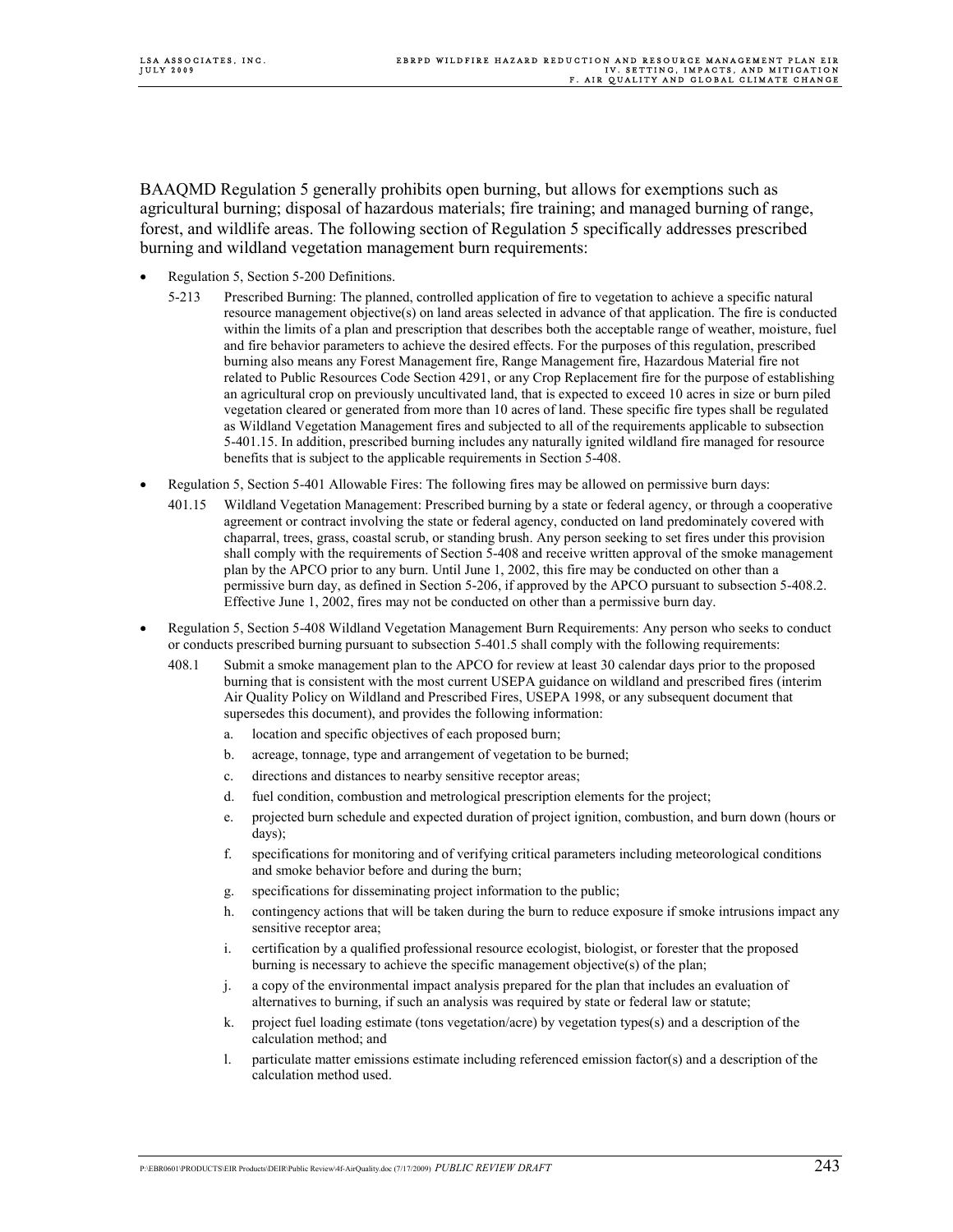- 408.2 Until June 1, 2002, permission to burn on other than a permissive burn day shall be governed by the 48-hour forecast issued by the APCO. Effective June 1, 2002, permission to burn shall be governed by the acreage burning allocation issued by the APCO.
- 408.3 Until June 1, 2002, prior to ignition, notify the APCO on the day of each burn. Effective June 1, 2002, receive and acreage burning allocation from the APCO prior to ignition.
- 408.4 For each day on which burning occurs, report the total acreage and tonnage of vegetation actually burned to the APCO by telephone no later than 12:00 p.m. local time the following day.
- 408.5 Within 30 calendar days following completion of the burn project, provide a written post-burn evaluation to the APCO that addresses whether the project objectives were met and describes actual smoke behavior.

**EBRPD Fire Weather Operating Plan.** EBRPD implements a District-wide system of use restrictions and park closures to allow the District to respond to the changing patterns of weather and fuel conditions that pose fire threats to park users, resources, and neighbors.

Fire weather in EBRPD-jurisdiction lands, including those in the Study Area, is monitored by a network of remote automated weather stations operated by EBRPD and other local agencies. The stations transmit weather data hourly. This data is processed through the National Fire Danger Rating System (NFDRS) via the U.S. Department of Agriculture's National Computer Center in Kansas City. The data processed through the NFDRS provides indices that are used to determine if park closures, restrictions or extra staffing requirements will be invoked. Additionally, the National Weather Service may issue a "fire weather watch," or, in extreme conditions, a "fire weather warning." The District's communications center notifies the Fire Chief, Fire Captain, the on-duty Police Commander, and the Chief of Park Operations upon the issuance of high fire danger warnings. The communications center also issues an "all-call" on the District's radio system to notify park staff of impending fire weather conditions.

The District's General Manager or designee is authorized by law to impose use restrictions or close lands to ensure the health and safety of persons and to protect EBRPD lands and its neighbors during high risk fire weather. Use restrictions during periods of high fire danger range from restricting smoking or open campfires to the closure of parks. When parks are closed due to high fire danger, organized groups may remain in the parks only if directly supervised by park staff. Special Fire Weather Patrols are instituted to contact park visitors and provide fire safety information, or if necessary, assist in closing the park until the high fire danger subsides.

**(3) Attainment Status Designations.** The California Air Resources Board is required to designate areas of the State as attainment, nonattainment, or unclassified for all State standards. An "attainment" designation for an area signifies that pollutant concentrations did not violate the standard for a pollutant in that area. A "nonattainment" designation indicates that a pollutant concentration violated the standard at least once, excluding those occasions when a violation was caused by an exceptional event, as defined in the criteria. An "unclassified" designation signifies that data does not support either an attainment or nonattainment status. The California Clean Air Act divides districts into moderate, serious, and severe air pollution categories, with increasingly stringent control requirements mandated for each category.

The U.S. EPA designates areas for  $O_3$ , CO, and NO<sub>2</sub> as either "does not meet the primary standards," or "cannot be classified," or "better than national standards." For  $SO<sub>2</sub>$ , areas are designated as "does" not meet the primary standards," "does not meet the secondary standards," "cannot be classified" or "better than national standards." In 1991, new nonattainment designations were assigned to areas that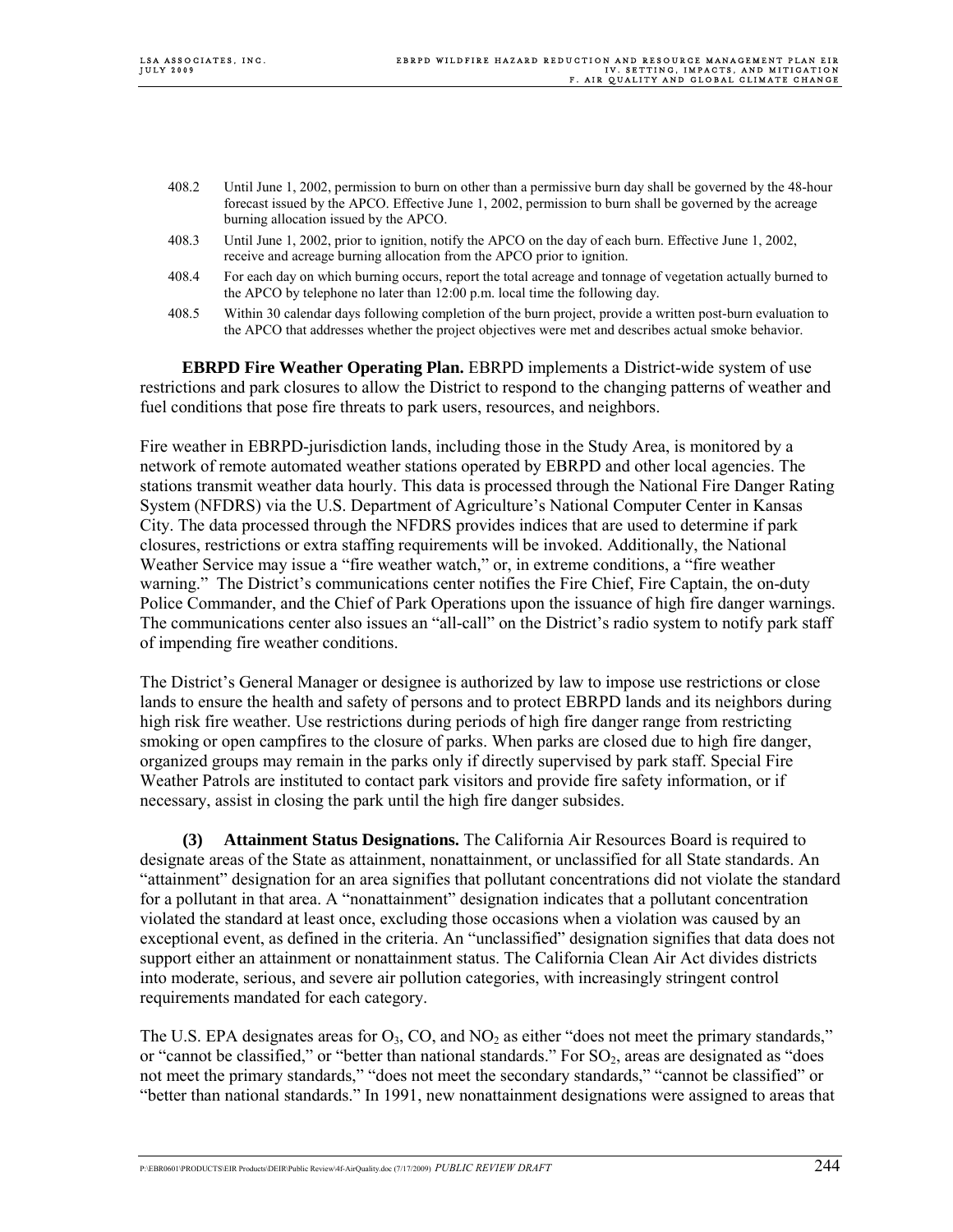had previously been classified as Group I, II, or III for  $PM_{10}$  based on the likelihood that they would violate national  $PM_{10}$  standards. All other areas are designated "unclassified."

Table IV.F-3 provides a summary of the attainment status for the San Francisco Bay Area with respect to national and State ambient air quality standards.

**b. Existing Climate and Air Quality.** Regional air quality, local climate and air quality in the San Francisco Bay Area, and air pollution climatology are described below. The amount of a given air pollutant in the atmosphere is determined by the amount of pollutant released and the atmosphere's ability to transport and/or dilute that pollutant. The major determinants of transport and dilution are wind, atmospheric stability, terrain and, for photochemical pollutants, sunshine.

**(1) Regional Air Quality.** The Study Area is located in the western portions of Alameda and Contra Costa Counties, which are located in the East Bay of the San Francisco Bay Area Air Basin, a large, shallow air basin ringed by hills which taper into a number of sheltered valleys around the perimeter. Two primary atmospheric outlets exist: one is through the strait known as the Golden Gate, which is a direct outlet to the Pacific Ocean, and the second extends to the northeast of the San Francisco Bay along the west delta region of the Sacramento and San Joaquin Rivers.

Air quality conditions in the San Francisco Bay Area have improved significantly since the BAAQMD was created in 1955. Ambient concentrations of air pollutants and the number of days in which the region exceeds air quality standards have fallen dramatically. Public health benefits, improved visibility, and reduce damage to plants and materials are among the benefits of this cleaner air. BAAQMD's Bay Area Clean Air Plans (CAPs) contain district-wide control measures to reduce carbon monoxide and ozone precursor emissions. The State standards for these pollutants are more stringent than the federal standards.

**(2) Climatological Subregions.** The hillside parks within the Study Area follow a generally north-south orientation and serve as the primary wind barrier to prevailing winds from the west, which flows from the San Francisco Bay across the shoreline parks and upslope across the hillside parks. EBRPD's jurisdiction also has varying climatological conditions: the hillside parks are located within both the (1) Diablo and San Ramon Valleys and (2) North Alameda and West Contra Costa Counties climatological subregions.

**Diablo and San Ramon Valleys.** The eastern borders of Wildcat Canyon, Tilden, Sibley Volcanic, and Redwood regional parks are located adjacent to the Diablo and San Ramon Valley subregion. These valleys, located east of the Coast Range, are oriented northwest to southeast; the northern portion is known as Diablo Valley and the southern portion as San Ramon Valley. The Diablo Valley is bordered to the north by the Carquinez Strait and to the south by the San Ramon Valley; the san Ramon Valley is long and narrow and extends south from the City of Walnut Creek to the City of Dublin. At its southern end, the San Ramon Valley opens onto the Amador Valley.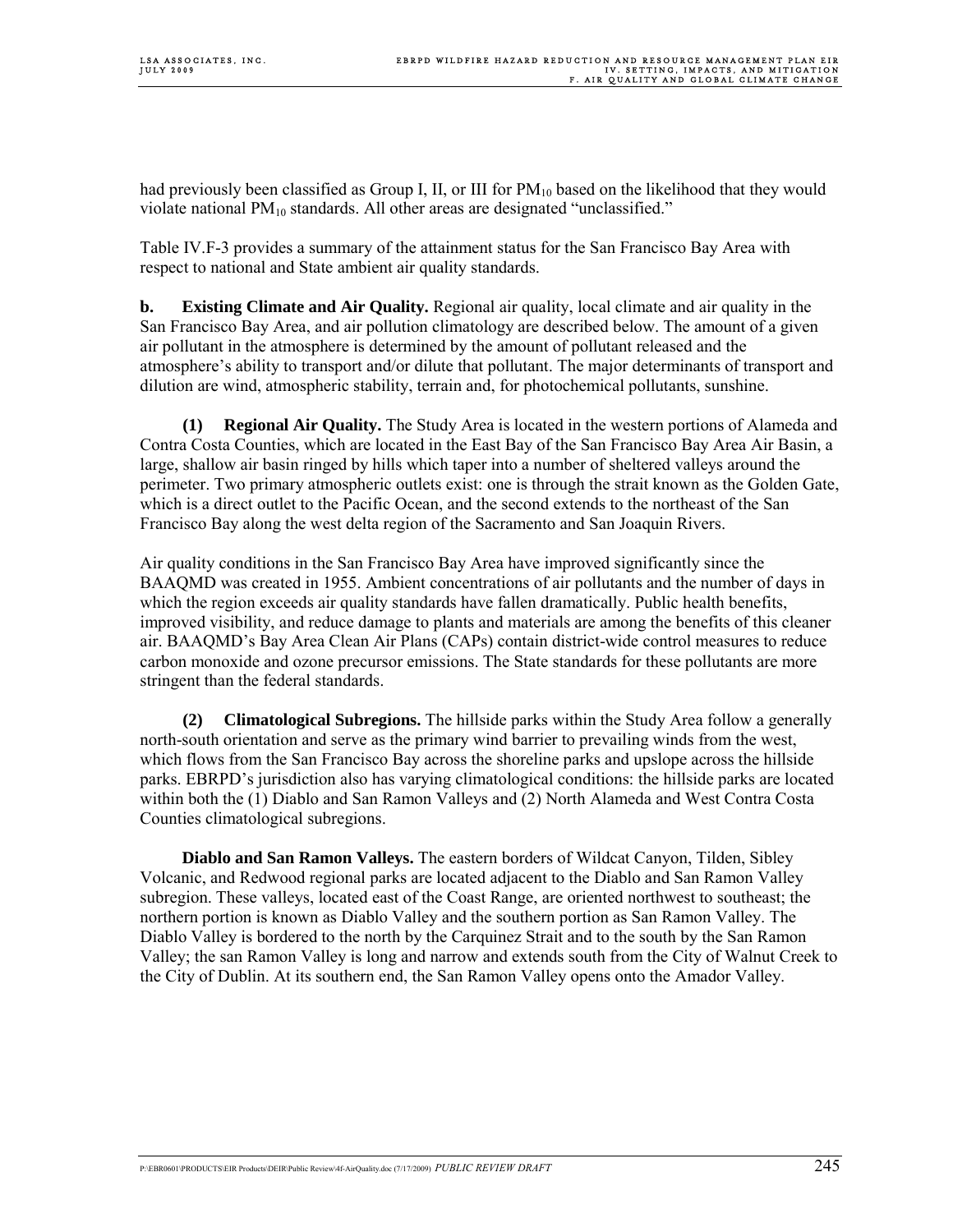|                                        |                          | California Standards <sup>a</sup>      |                                    | National Standards <sup>b</sup>       |                                    |  |
|----------------------------------------|--------------------------|----------------------------------------|------------------------------------|---------------------------------------|------------------------------------|--|
| Pollutant                              | Averaging<br><b>Time</b> | Concentration                          | <b>Attainment</b><br><b>Status</b> | Concentration                         | <b>Attainment</b><br><b>Status</b> |  |
| Carbon Monoxide<br>(CO)                | 8-Hour                   | 9 ppm<br>$(10 \text{ mg/m}^3)$         | Attainment                         | 9 ppm<br>$(10 \text{ mg/m}^3)$        | Attainment <sup>c</sup>            |  |
|                                        | 1-Hour                   | 20 ppm<br>$(23 \text{ mg/m}^3)$        | Attainment                         | 35 ppm<br>$(40 \text{ mg/m}^3)$       | Attainment                         |  |
| Nitrogen Dioxide<br>(NO <sub>2</sub> ) | Annual Mean              | $0.030$ ppm<br>$(56 \text{ mg/m}^3)$   | Attainment                         | $0.053$ ppm<br>$(100 \text{ µg/m}^3)$ | Attainment                         |  |
|                                        | 1-Hour                   | $0.18$ ppm<br>(338 μg/m <sup>3</sup> ) | Attainment                         | Not Applicable                        | Not Applicable                     |  |
| Ozone $(O_3)$                          | 8-Hour                   | $0.07$ ppm<br>$(137 \text{ µg/m}^3)$   | Not Established                    | $0.08$ ppm<br>$(157 \mu g/m^3)$       | Nonattainment                      |  |
|                                        | 1-Hour                   | $0.09$ ppm<br>$(180 \mu g/m^3)$        | Nonattainment                      | Not Applicable                        | Not Applicable <sup>d</sup>        |  |
| <b>Suspended Particulate</b>           | Annual Mean              | $20 \mu g/m^3$                         | Nonattainment                      |                                       |                                    |  |
| Matter $(PM_{10})$                     | 24-Hour                  | 50 $\mu$ g/m <sup>3</sup>              | Nonattainment                      | $150 \mu g/m^3$                       | Unclassified                       |  |
| <b>Suspended Particulate</b>           | Annual Mean              | $12 \mu g/m^3$                         | Nonattainment                      | $15 \mu g/m^3$                        | Attainment                         |  |
| Matter $(PM2.5)$                       | 24-Hour                  | Not Applicable                         | Not Applicable                     | $35 \mu g/m^3$                        | Unclassified                       |  |
| Sulfur Dioxide $(SO2)$                 | Annual Mean              | Not Applicable                         | Not Applicable                     | $80 \mu g/m^3$<br>$(0.03$ ppm $)$     | Attainment                         |  |
|                                        | 24-Hour                  | $0.04$ ppm<br>$(105 \mu g/m^3)$        | Attainment                         | $365 \mu g/m^3$<br>$(0.14$ ppm $)$    | Attainment                         |  |
|                                        | 1-Hour                   | $0.25$ ppm<br>(655 µg/m <sup>3</sup> ) | Attainment                         | Not Applicable                        | Not Applicable                     |  |

#### **Table IV.F-3: Bay Area Attainment Status**

a California standards for  $O_3$ , CO (except Lake Tahoe), SO<sub>2</sub> (1-hour and 24-hour), NO<sub>2</sub> and PM<sub>10</sub> are values that are not to be exceeded. If the standard is for a 1-hour, 8-hour, or 24-hour average, then some measurements may be excluded. In particular, measurements are excluded that ARB determines would occur less than once per year on average. b

 $h$  National standards other than for  $0<sub>3</sub>$  and those based on annual averages or annual arithmetic means are not to be exceeded more than once a year. For example, the  $0<sub>3</sub>$  standard is attained if, during the most recent 3-year period, the average number of days per year with maximum hourly concentrations above the standard is equal to or less than 1.

<sup>c</sup> In April 1998, the Bay Area was redesignated to Attainment for the national 8-hour CO standard.

<sup>d</sup> The National 1-hour ozone standard was revoked by U.S. EPA on June 15, 2005.

Lead (Pb) is not listed in the above table because it has been in attainment since the 1980s.

ppm = parts per million

 $mg/m<sup>3</sup> =$  milligrams per cubic meter

 $\mu$ g/m<sup>3</sup> = micrograms per cubic meter

Source: Bay Area Air Quality Management District, 2007. Bay Area Attainment Status.

The hills on the west side of these valleys, which include the hillside parks of the Study Area, block much of the marine air flowing from the San Francisco Bay to the west from reaching the valleys. Two types of air flow patterns predominate during the day: an up-valley flow from the north, and a westerly flow across the lower elevations of the Coast Range. On clear nights, surface inversions separate the flow of air into two layers: the surface flow and the upper layer flow. When this occurs, drainage surface winds often flow down-valley toward the Carquinez Strait.<sup>2</sup>

 $\frac{1}{2}$  $<sup>2</sup>$  Ibid.</sup>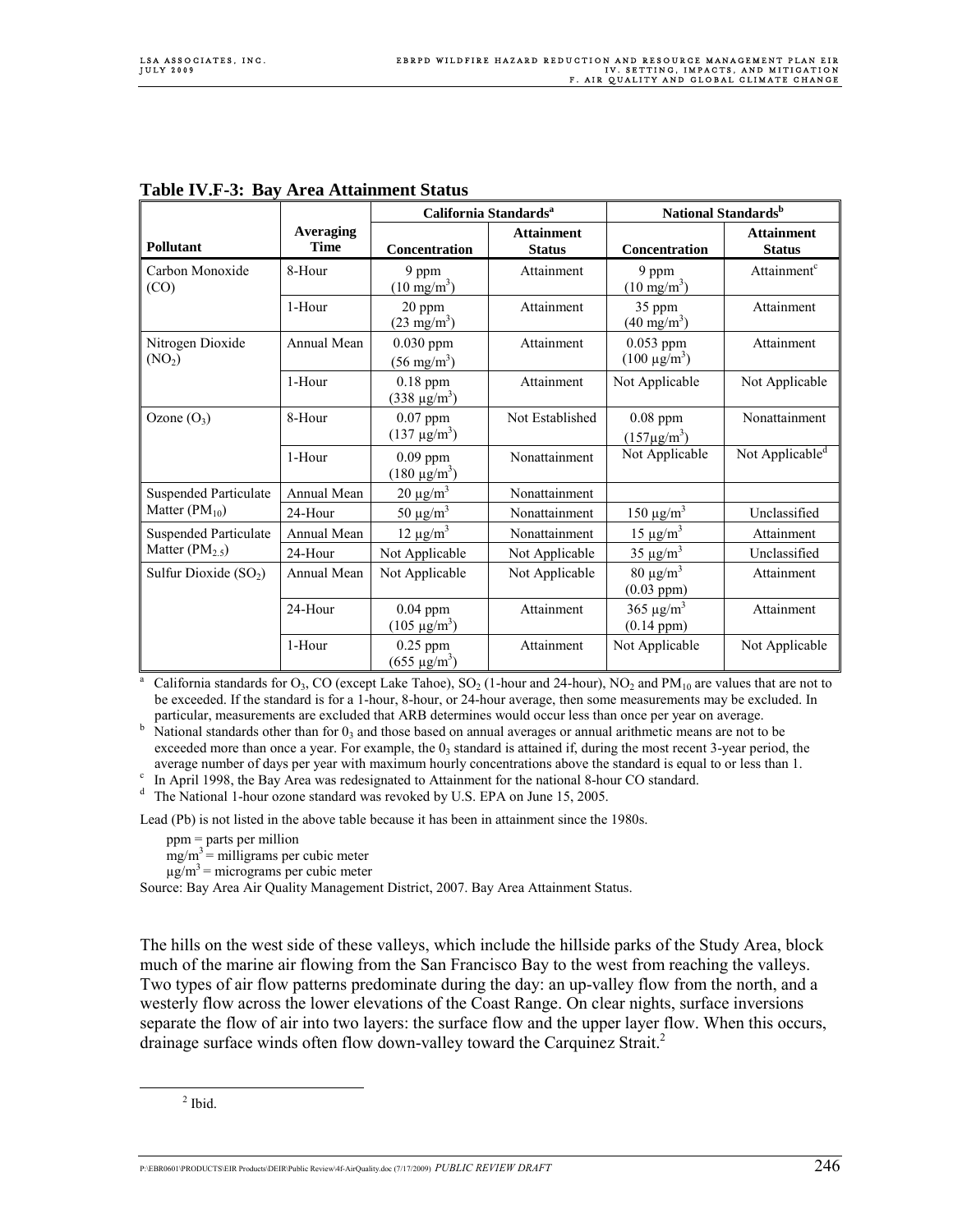Air temperatures in these valleys are cooler in the winter and warmer in the summer than areas farther to the east, which are too distant to experience the moderating effects of the San Francisco Bay and Pacific Ocean. Mean summer maximum temperatures are in the low to mid 80s in degrees Fahrenheit ( ${}^{\circ}$ F). Mean winter minimum temperatures are in the high 30s  ${}^{\circ}$ F to low 40s  ${}^{\circ}$ F.

**Northern Alameda and Western Contra Costa Counties.** This climatological subregion stretches from the City of Richmond to the City of San Leandro. Its western boundary is defined by the San Francisco Bay, and its eastern boundary by the Oakland-Berkeley Hills. The ridgeline height of the Oakland-Berkeley Hills is approximately 1,500 feet, providing a significant barrier to air flow. The most densely-populated area of the subregion lies in the strip of land between the San Francisco Bay and the lower Oakland-Berkeley Hills.

In this area, a dominant weather factor is the marine air that travels through the Golden Gate, as well as across the City of San Francisco and its peninsula through the San Bruno Gap. The Oakland-Berkeley Hills cause the westerly flow of air to split off to the north and south of the City of Oakland, which causes diminished wind speeds. The prevailing winds for most of this subregion are from the west, although at the northern end near the City of Pinole, prevailing winds are from the southsouthwest. Temperatures in this subregion have a narrow range due to the proximity of the moderating marine air. Maximum summer temperatures are in the mid 70s °F, with minimums in the mid 50s °F. Winter highs are in the mid to high 50s °F, with lows in the low to mid 40s °F.

The air pollution potential is lowest for the parts of the subregion that are closest to the San Francisco Bay, due largely to good ventilation and less influx of pollutants from upwind sources. The occurrence of light winds in the evenings and early mornings occasionally causes elevated pollution  $levels.<sup>3</sup>$ 

**c. Air Quality and Climate Conditions.** As previously noted, air quality is a function of both local climate and local sources of air pollution. This section discusses the factors that contribute to air quality and climate conditions, including wind patterns, temperature, and precipitation.

**(1) Air Quality.** Pollutant monitoring results for 2004 to 2006 at the Livermore – Rincon Avenue, Fremont – Chapel Way, and San Pablo – Rumrill Boulevard ambient air quality monitoring stations (see Tables IV.F-4, -5, and -6, respectively) indicate generally good air quality in the Study Area. There were one to three violations of State PM<sub>10</sub> standards recorded each year from 2004 to 2006 at the three monitoring stations. However, there were no recorded violations of federal  $PM_{10}$ standards in that time frame. The federal  $PM<sub>25</sub>$  standard was exceeded once during the three-year period; this exceedence occurred at the San Pablo monitoring station. State 1-hour ozone  $(O_3)$ standards were exceeded one to thirteen times at these monitoring stations each of the past three years. Federal 8-hour  $O_3$  standards were exceeded once in 2005 and five times in 2006 at the Livermore monitoring station. Federal and State carbon monoxide  $(CO)$ , sulfur dioxide  $(SO<sub>2</sub>)$ , and nitrogen dioxide  $(NO<sub>2</sub>)$  standards have not been exceeded within the past three years at these monitoring stations.

 $\frac{1}{3}$  $3$  Ibid.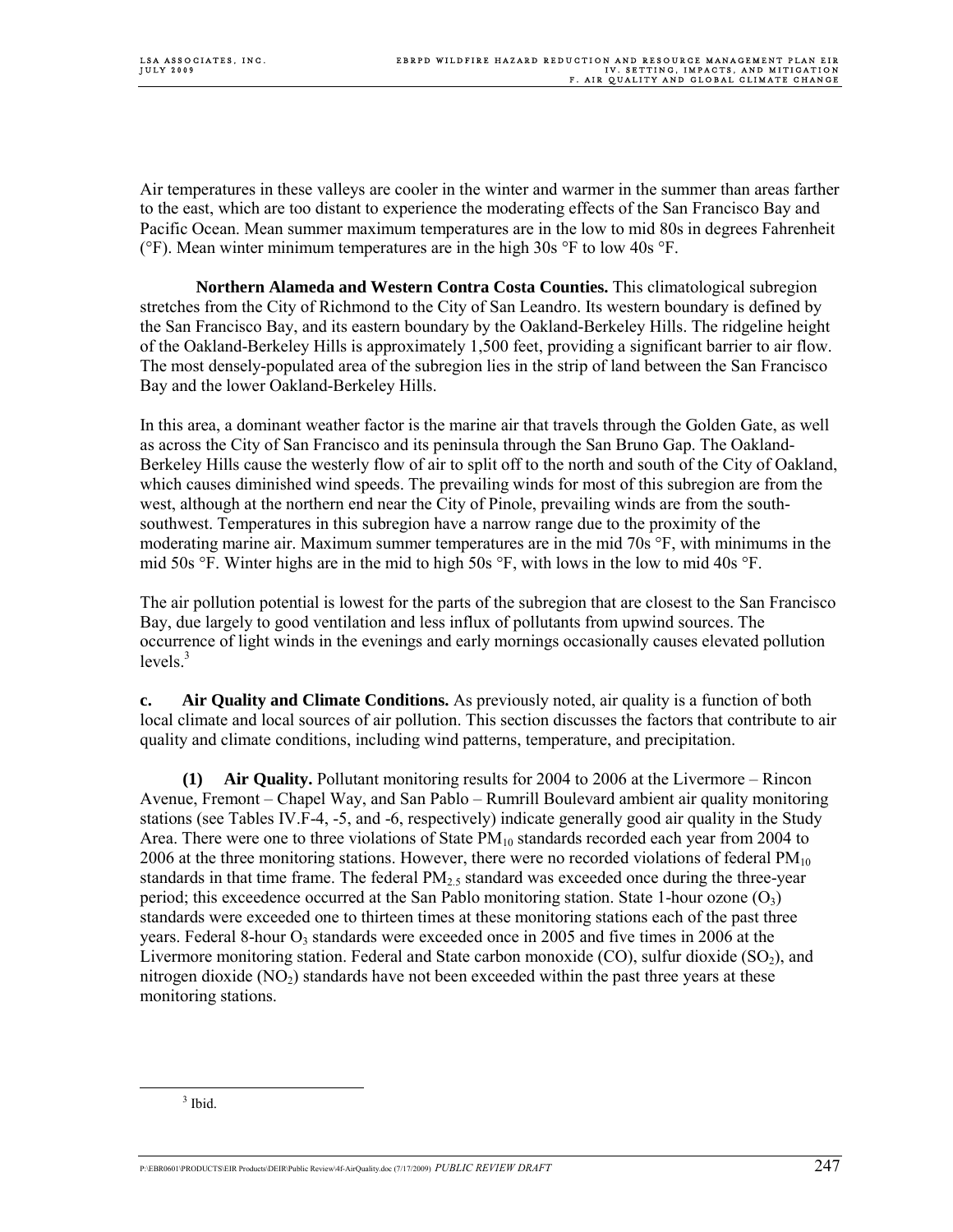| Pollutant                                             | 2004                                | 2005             | 2006             |                  |  |  |  |
|-------------------------------------------------------|-------------------------------------|------------------|------------------|------------------|--|--|--|
| <b>Standard</b><br>Carbon Monoxide (CO)               |                                     |                  |                  |                  |  |  |  |
| Maximum 1 hour concentration (ppm)                    |                                     |                  | 3.4              | 3.3              |  |  |  |
|                                                       | State: $> 20$ ppm                   | $\theta$         | $\theta$         | $\mathbf{0}$     |  |  |  |
| Number of days exceeded:                              | Federal: $> 35$ ppm                 | $\overline{0}$   | $\overline{0}$   | $\mathbf{0}$     |  |  |  |
| Maximum 8 hour concentration (ppm)                    |                                     | $\overline{1.8}$ | $\overline{1.8}$ | 1.8              |  |  |  |
|                                                       | State: $> 9$ ppm                    | $\theta$         | $\theta$         | $\mathbf{0}$     |  |  |  |
| Number of days exceeded:                              | Federal: $> 9$ ppm                  | $\boldsymbol{0}$ | $\boldsymbol{0}$ | $\mathbf{0}$     |  |  |  |
| Ozone $(O_3)$                                         |                                     |                  |                  |                  |  |  |  |
| Maximum 1 hour concentration (ppm)                    |                                     | 0.113            | 0.120            | 0.127            |  |  |  |
| Number of days exceeded:                              | State: $> 0.09$ ppm                 | 5                | 6                | 13               |  |  |  |
| Maximum 8 hour concentration (ppm)                    |                                     | 0.080            | 0.090            | 0.101            |  |  |  |
| Number of days exceeded:                              | State: $> 0.07$ ppm                 | ND               | ND               | $\rm ND$         |  |  |  |
|                                                       | Federal: $> 0.08$ ppm               | $\theta$         | 1                | 5                |  |  |  |
| Coarse Particulates $(PM_{10})$                       |                                     |                  |                  |                  |  |  |  |
| Maximum 24 hour concentration $(\mu/m^3)$             |                                     | 47               | 48               | 68               |  |  |  |
|                                                       | State: $> 50 \ \mu/m^3$             | $\mathbf{0}$     | $\mathbf{0}$     | $\mathfrak{Z}$   |  |  |  |
| Number of days exceeded:                              | Federal: $> 150 \ \mu/m^3$          | $\boldsymbol{0}$ | $\boldsymbol{0}$ | $\boldsymbol{0}$ |  |  |  |
| Annual arithmetic average concentration $(\mu/m^3)$   |                                     |                  | 19               | 22               |  |  |  |
|                                                       | State: $>$ 20 $\mu$ /m <sup>3</sup> | No               | No               | Yes              |  |  |  |
| Exceeded for the year:                                | Federal: $> 50 \ \mu/m^3$           | N <sub>0</sub>   | N <sub>0</sub>   | No               |  |  |  |
| Fine Particulates $(PM_{2.5})$                        |                                     |                  |                  |                  |  |  |  |
| Maximum 24 hour concentration $(\mu/m^3)$             |                                     |                  | 32               | 51               |  |  |  |
| Federal: $> 65 \ \mu/m^3$<br>Number of days exceeded: |                                     | $\boldsymbol{0}$ | $\overline{0}$   | $\mathbf{0}$     |  |  |  |
| Annual arithmetic average concentration $(\mu/m^3)$   |                                     | 10.3             | 9.0              | 9.8              |  |  |  |
|                                                       | State: $> 12 \ \mu/m^3$             | No               | No               | No               |  |  |  |
| Exceeded for the year:                                | Federal: $> 15 \ \mu/m^3$           | No               | No               | No               |  |  |  |
| Nitrogen Dioxide (NO2)                                |                                     |                  |                  |                  |  |  |  |
| Maximum 1 hour concentration (ppm)                    |                                     |                  | 0.072            | 0.064            |  |  |  |
| Number of days exceeded:                              | State: $> 0.25$ ppm                 | $\mathbf{0}$     | $\theta$         | $\boldsymbol{0}$ |  |  |  |
| Annual arithmetic average concentration (ppm)         |                                     | 0.014            | 0.014            | 0.014            |  |  |  |
| Exceeded for the year:                                | Federal: $> 0.053$ ppm              | No               | No               | No               |  |  |  |
| Sulfur Dioxide (SO <sub>2</sub> )                     |                                     |                  |                  |                  |  |  |  |
| Maximum 1 hour concentration (ppm)                    |                                     |                  | ND               | ND               |  |  |  |
| Number of days exceeded:                              | State: $> 0.25$ ppm                 | ND               | <b>ND</b>        | ND               |  |  |  |
| Maximum 3 hour concentration (ppm)                    |                                     | N <sub>D</sub>   | N <sub>D</sub>   | ND               |  |  |  |
| Federal: $> 0.5$ ppm<br>Number of days exceeded:      |                                     | ND               | <b>ND</b>        | ND               |  |  |  |
| Maximum 24 hour concentration (ppm)                   |                                     |                  | $\overline{ND}$  | ND               |  |  |  |
|                                                       | State: $> 0.04$ ppm                 | ND               | N <sub>D</sub>   | ND               |  |  |  |
| Number of days exceeded:                              | Federal: $> 0.14$ ppm               | $\overline{ND}$  | N <sub>D</sub>   | ND               |  |  |  |
| Annual arithmetic average concentration (ppm)         |                                     |                  | ND               | ND               |  |  |  |
| Exceeded for the year:<br>Federal: $> 0.030$ ppm      |                                     | ND               | ND               | ND               |  |  |  |

#### **Table IV.F-4: Ambient Air Quality at the Livermore Monitoring Station**

Source: ARB and EPA Web sites, 2007.

ppm = parts per million

 $\mu/m^3$  = micrograms per cubic meter

ND = No data. There was insufficient (or no) data to determine the value.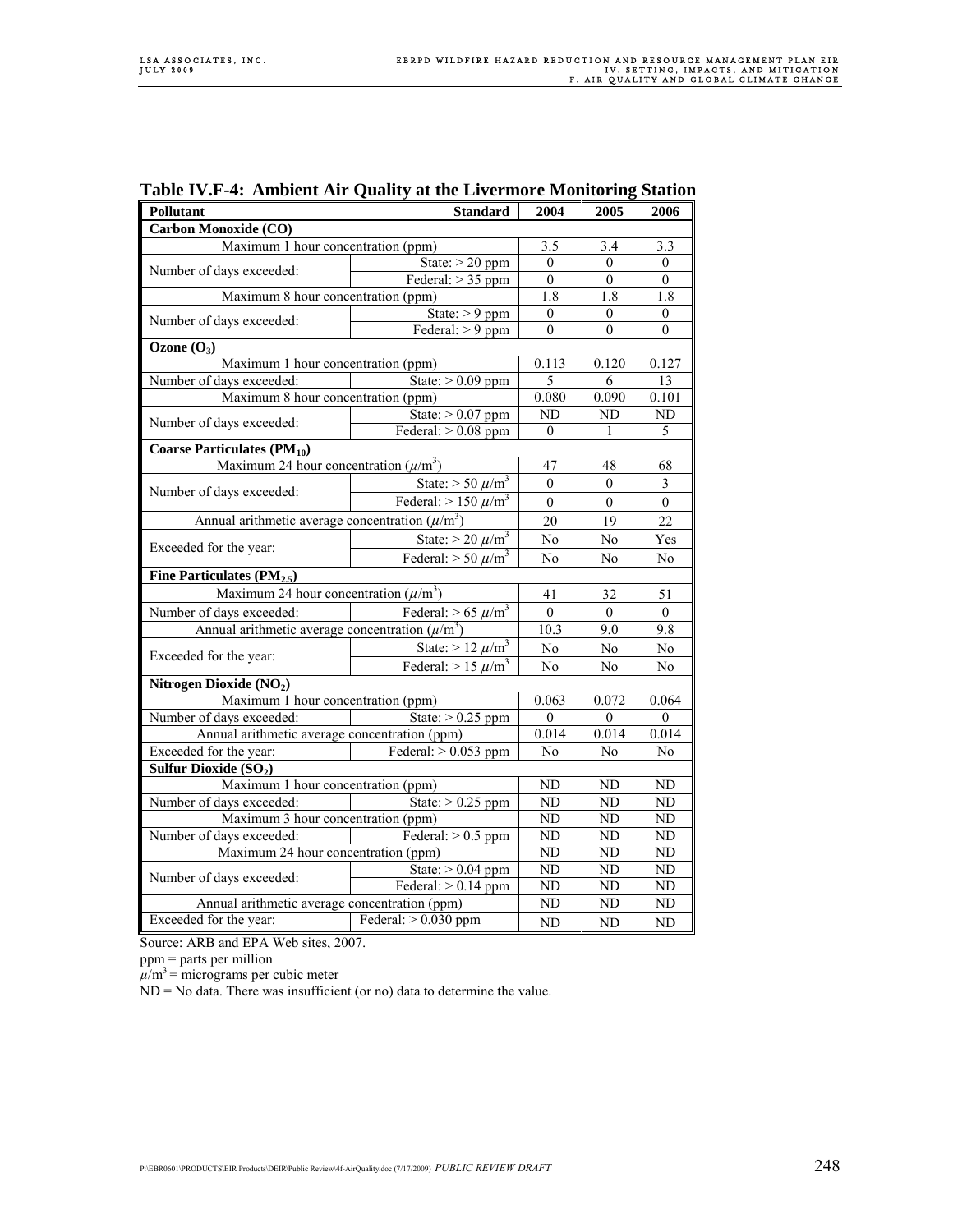| Pollutant                                                                              | 2004                                | 2005                      | 2006                      |                           |  |  |
|----------------------------------------------------------------------------------------|-------------------------------------|---------------------------|---------------------------|---------------------------|--|--|
| <b>Standard</b><br>Carbon Monoxide (CO)                                                |                                     |                           |                           |                           |  |  |
| Maximum 1 hour concentration (ppm)                                                     |                                     |                           | 3.2                       | 2.9                       |  |  |
| Number of days exceeded:                                                               | State: $> 20$ ppm                   | $\boldsymbol{0}$          | $\boldsymbol{0}$          | $\mathbf{0}$              |  |  |
|                                                                                        | Federal: $> 35$ ppm                 | $\mathbf{0}$              | $\overline{0}$            | $\overline{0}$            |  |  |
| Maximum 8 hour concentration (ppm)                                                     |                                     | 1.7                       | 2.0                       | 1.8                       |  |  |
| Number of days exceeded:                                                               | State: $> 9$ ppm                    | $\overline{0}$            | $\mathbf{0}$              | $\mathbf{0}$              |  |  |
|                                                                                        | Federal: $> 9$ ppm                  | $\theta$                  | $\theta$                  | $\theta$                  |  |  |
| Ozone $(O_3)$                                                                          |                                     |                           |                           |                           |  |  |
| Maximum 1 hour concentration (ppm)                                                     |                                     | 0.090                     | 0.105                     | 0.102                     |  |  |
| Number of days exceeded:                                                               | State: $> 0.09$ ppm                 | $\theta$                  | 1                         | $\overline{4}$            |  |  |
| Maximum 8 hour concentration (ppm)                                                     |                                     | 0.071                     | 0.078                     | 0.074                     |  |  |
| Number of days exceeded:                                                               | State: $> 0.07$ ppm                 | ND                        | ND                        | ND                        |  |  |
|                                                                                        | Federal: $> 0.08$ ppm               | $\mathbf{0}$              | $\overline{0}$            | $\overline{0}$            |  |  |
| Coarse Particulates $(PM_{10})$                                                        |                                     |                           |                           |                           |  |  |
| Maximum 24 hour concentration $(\mu/m^3)$                                              |                                     | 46                        | 52                        | 54                        |  |  |
|                                                                                        | State: $> 50 \ \mu/m^3$             | $\boldsymbol{0}$          | $\mathbf{1}$              | 1                         |  |  |
| Number of days exceeded:                                                               | Federal: $> 150 \ \mu/m^3$          | $\boldsymbol{0}$          | $\boldsymbol{0}$          | $\boldsymbol{0}$          |  |  |
| Annual arithmetic average concentration $(\mu/m^3)$                                    |                                     | 18                        | 17                        | 20                        |  |  |
|                                                                                        | State: $>$ 20 $\mu$ /m <sup>3</sup> | No                        | No                        | No                        |  |  |
| Exceeded for the year:                                                                 | Federal: $> 50 \ \mu/m^3$           | No                        | No                        | N <sub>0</sub>            |  |  |
| Fine Particulates $(PM_{2.5})$                                                         |                                     |                           |                           |                           |  |  |
| Maximum 24 hour concentration $(\mu/m^3)$                                              |                                     |                           | 33                        | 44                        |  |  |
| Number of days exceeded:                                                               | Federal: $> 65 \ \mu/m^3$           | 40<br>$\boldsymbol{0}$    | $\mathbf{0}$              | $\overline{0}$            |  |  |
| Annual arithmetic average concentration $(\overline{\mu/m^3})$                         |                                     |                           | 9.1                       | 10.3                      |  |  |
|                                                                                        | State: $> 12 \ \mu/m^3$             | 9.4<br>No                 | No                        | No                        |  |  |
| Exceeded for the year:                                                                 |                                     |                           |                           |                           |  |  |
|                                                                                        | Federal: $> 15 \ \mu/m^3$           | No                        | No                        | No                        |  |  |
| Nitrogen Dioxide (NO2)                                                                 |                                     |                           |                           |                           |  |  |
| Maximum 1 hour concentration (ppm)                                                     |                                     | 0.060                     | 0.069                     | 0.063                     |  |  |
| Number of days exceeded:                                                               | State: $> 0.25$ ppm                 | $\boldsymbol{0}$<br>0.015 | $\boldsymbol{0}$<br>0.015 | $\boldsymbol{0}$<br>0.015 |  |  |
| Annual arithmetic average concentration (ppm)<br>Exceeded for the year:                | Federal: $> 0.053$ ppm              | No                        | $\overline{No}$           | N <sub>0</sub>            |  |  |
|                                                                                        |                                     |                           |                           |                           |  |  |
| Sulfur Dioxide (SO <sub>2</sub> )<br>Maximum 1 hour concentration (ppm)                |                                     |                           |                           |                           |  |  |
|                                                                                        | State: $> 0.25$ ppm                 | ND<br>$\overline{ND}$     | ND<br>ND                  | ND                        |  |  |
| Number of days exceeded:                                                               |                                     | $\overline{ND}$           |                           | ND                        |  |  |
| Maximum 3 hour concentration (ppm)<br>Federal: $> 0.5$ ppm<br>Number of days exceeded: |                                     | ND                        | ND                        | ND                        |  |  |
| Maximum 24 hour concentration (ppm)                                                    | N <sub>D</sub>                      | ND<br>ND                  | ND<br>ND                  |                           |  |  |
|                                                                                        | State: $> 0.04$ ppm                 | $\overline{ND}$           | N <sub>D</sub>            | ND                        |  |  |
| Number of days exceeded:                                                               | Federal: $> 0.14$ ppm               | $\overline{ND}$           | ND                        | ND                        |  |  |
|                                                                                        |                                     | ND                        | N <sub>D</sub>            |                           |  |  |
| Annual arithmetic average concentration (ppm)<br>Exceeded for the year:                | Federal: $> 0.030$ ppm              |                           |                           | ND                        |  |  |
|                                                                                        |                                     | ND                        | ND                        | ND                        |  |  |

### **Table IV.F-5: Ambient Air Quality at the Fremont Monitoring Station**

Source: ARB and EPA Web sites, 2007.

ppm = parts per million

 $\mu/m^3$  = micrograms per cubic meter

 $ND = No$  data. There was insufficient (or no) data to determine the value.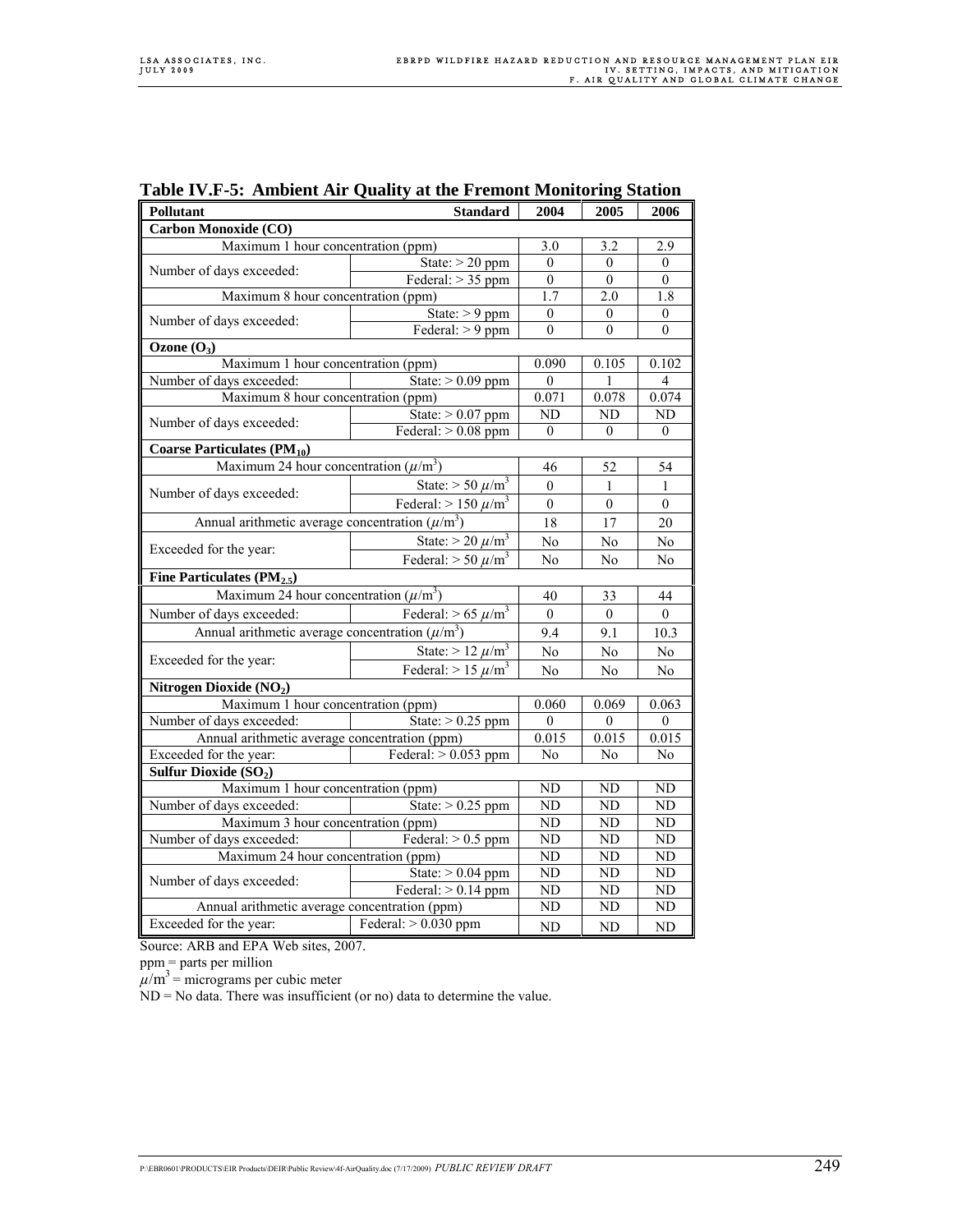| <b>Pollutant</b>                                                                               | 2004                                | 2005                 | 2006             |                  |  |  |
|------------------------------------------------------------------------------------------------|-------------------------------------|----------------------|------------------|------------------|--|--|
| <b>Standard</b><br>Carbon Monoxide (CO)                                                        |                                     |                      |                  |                  |  |  |
| Maximum 1 hour concentration (ppm)                                                             |                                     |                      | 2.8              | 2.5              |  |  |
|                                                                                                | State: $> 20$ ppm                   | $\overline{0}$       | $\overline{0}$   | $\Omega$         |  |  |
| Number of days exceeded:                                                                       | Federal: $> 35$ ppm                 | $\boldsymbol{0}$     | $\mathbf{0}$     | $\mathbf{0}$     |  |  |
| Maximum 8 hour concentration (ppm)                                                             |                                     | 1.8                  | 1.3              | 1.4              |  |  |
|                                                                                                | State: $> 9$ ppm                    | $\mathbf{0}$         | $\mathbf{0}$     | $\mathbf{0}$     |  |  |
| Number of days exceeded:                                                                       | Federal: $> 9$ ppm                  | $\overline{0}$       | $\theta$         | $\theta$         |  |  |
| Ozone $(O_3)$                                                                                  |                                     |                      |                  |                  |  |  |
| Maximum 1 hour concentration (ppm)                                                             |                                     | 0.105                | 0.066            | 0.061            |  |  |
| Number of days exceeded:                                                                       | State: $> 0.09$ ppm                 | 1                    | $\theta$         | $\overline{0}$   |  |  |
| Maximum 8 hour concentration (ppm)                                                             |                                     | 0.069                | 0.057            | 0.050            |  |  |
| Number of days exceeded:                                                                       | State: $> 0.07$ ppm                 | $\boldsymbol{0}$     | $\boldsymbol{0}$ | $\boldsymbol{0}$ |  |  |
|                                                                                                | Federal: $> 0.08$ ppm               | $\theta$             | $\theta$         | $\theta$         |  |  |
| <b>Coarse Particulates (PM10)</b>                                                              |                                     |                      |                  |                  |  |  |
| Maximum 24 hour concentration $(\mu/m^3)$                                                      |                                     | 62                   | 40               | 58               |  |  |
|                                                                                                | State: $> 50 \ \mu/m^3$             | ND                   | $\mathbf{0}$     | ND               |  |  |
| Number of days exceeded:                                                                       | Federal: $> 150 \ \mu/m^3$          | $\boldsymbol{0}$     | $\boldsymbol{0}$ | $\boldsymbol{0}$ |  |  |
| Annual arithmetic average concentration $(\mu g/m^3)$                                          |                                     | 21                   | 18               | 21               |  |  |
|                                                                                                |                                     |                      |                  |                  |  |  |
| Exceeded for the year:                                                                         | State: $>$ 20 $\mu$ /m <sup>3</sup> | Yes                  | No               | Yes              |  |  |
| Federal: $> 50 \mu/m^3$                                                                        |                                     | No                   | No               | No               |  |  |
| Fine Particulates $(\overline{PM}_{2.5})$ (Concord-Treat Boulevard nearest monitoring station) |                                     |                      |                  |                  |  |  |
| Maximum 24 hour concentration $(\mu/m^3)$                                                      |                                     | 74                   | 49               | 62               |  |  |
| Number of days exceeded:                                                                       | Federal: $> 65 \ \mu/m^3$           | $\mathbf{1}$<br>10.8 | $\mathbf{0}$     | $\overline{0}$   |  |  |
| Annual arithmetic average concentration (<br>$ g/m^3$                                          |                                     |                      | 9.1              | 9.5              |  |  |
| Exceeded for the year:                                                                         | State: $> 12 \ \mu/m^3$             | $\rm No$             | No               | No               |  |  |
|                                                                                                | Federal: $> 15 \mu/m^3$             | No                   | No               | No               |  |  |
| Nitrogen Dioxide (NO2)                                                                         |                                     |                      |                  |                  |  |  |
| Maximum 1 hour concentration (ppm)                                                             |                                     |                      | 0.054            | 0.055            |  |  |
| Number of days exceeded:                                                                       | State: $> 0.25$ ppm                 | $\mathbf{0}$         | $\theta$         | $\boldsymbol{0}$ |  |  |
| Annual arithmetic average concentration (ppm)                                                  |                                     | 0.013                | 0.012            | 0.013            |  |  |
| Exceeded for the year:                                                                         | Federal: $> 0.053$ ppm              | No                   | $\rm No$         | N <sub>0</sub>   |  |  |
| Sulfur Dioxide (SO <sub>2</sub> )                                                              |                                     |                      |                  |                  |  |  |
| Maximum 1 hour concentration (ppm)                                                             | 0.019                               | 0.025                | 0.017            |                  |  |  |
| Number of days exceeded:                                                                       | State: $> 0.25$ ppm                 | $\theta$             | $\theta$         | $\overline{0}$   |  |  |
| Maximum 3 hour concentration (ppm)                                                             |                                     |                      | 0.013            | 0.012            |  |  |
| Federal: $> 0.5$ ppm<br>Number of days exceeded:                                               |                                     |                      | $\theta$         | $\boldsymbol{0}$ |  |  |
| Maximum 24 hour concentration (ppm)                                                            |                                     |                      | 0.006            | 0.005            |  |  |
|                                                                                                | State: $> 0.04$ ppm                 | $\boldsymbol{0}$     | $\boldsymbol{0}$ | $\boldsymbol{0}$ |  |  |
| Number of days exceeded:                                                                       | Federal: $> 0.14$ ppm               | $\boldsymbol{0}$     | $\boldsymbol{0}$ | $\boldsymbol{0}$ |  |  |
| Annual arithmetic average concentration (ppm)                                                  | 0.002                               | 0.002                | 0.002            |                  |  |  |
| Exceeded for the year:                                                                         | Federal: $> 0.030$ ppm              | No                   | No               | No               |  |  |

# **Table IV.F-6: Ambient Air Quality at the San Pablo Monitoring Station**

Source: ARB and EPA Web sites.

ppm = parts per million

 $\mu/m^3$  = micrograms per cubic meter

 $ND = No$  data. There was insufficient (or no) data to determine the value.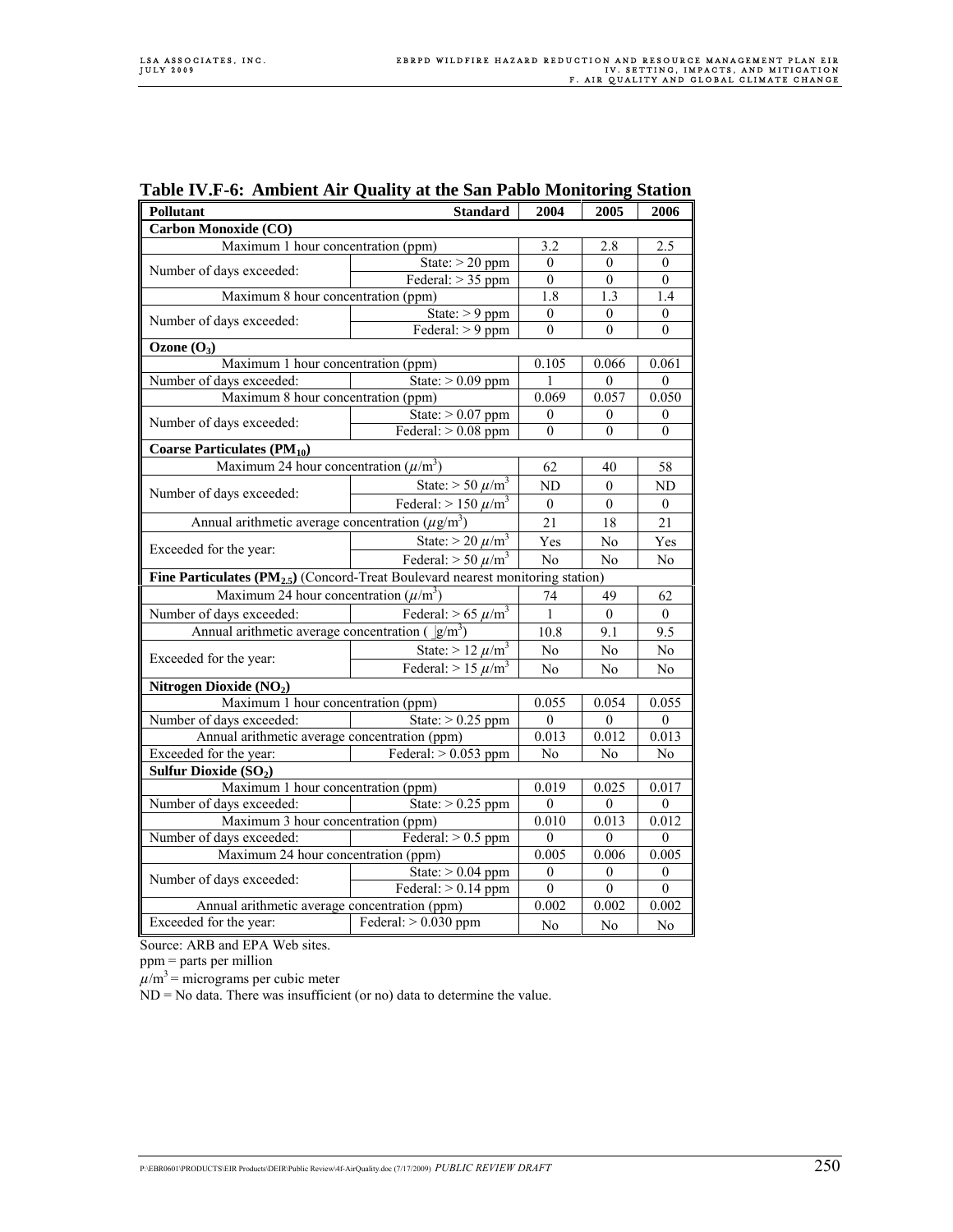**(2) Wind Patterns.** During the summer, winds flowing from the northwest are drawn inland through the Golden Gate and over the lower portions of the San Francisco Peninsula. Immediately south of Mount Tamalpais, the northwesterly winds accelerate considerably and are more directly from the west as they stream through the Golden Gate. This channeling of wind through the Golden Gate produces a jet that sweeps eastward and splits off to the northwest toward Richmond and to the southwest toward San Jose where it meets the East Bay Hills.

"Diablo wind" is the term used to describe the hot, dry offshore wind from the northeast that typically occurs during the spring and fall in the San Francisco Bay Area. Named for Mount Diablo, Diablo winds originate from areas of strongly sinking air aloft, associated with the proximity of storms north of California. As the air sinks, it heats up by compression, adding to the heat picked up by the wind as it crosses the Central Valley and the Diablo Valley. If the pressure gradient is strong enough, winds can become very strong and gusty, particularly along the ridges of the Coast Range where the air stream is forced to squeeze over them. The Diablo winds also cause the air to dry out significantly with relative humidity in the single digits. During the fall months, dry vegetation combined with hot dry winds leads to extreme fire danger. This meteorological scenario created the erratic fire behavior and fire suppression difficulties that led to the 1991 Oakland Hills fire.

**(3) Temperature.** Summer temperatures in the East Bay are determined in large part by the effect of differential heating between land and water surfaces. Because land tends to heat up and cool off more quickly than water, large-scale local gradients are often produced along the shorelines of the ocean and bays. The temperature gradient near the ocean is also exaggerated, especially in summer, because of the upwelling of cold ocean bottom water along the coast. Thus, on summer afternoons, the temperatures at the coast can be 35 °F cooler than temperatures 15 to 20 miles inland. At night, this contrast usually decreases to less than  $10^{\circ}$ F. Average summer high temperatures in Oakland range from 70 to 75 °F. In the winter, the relationship of minimum and maximum temperatures is reversed. During the day, the temperature contrast between the coast and inland areas is small, whereas at night the variation in temperature is large.<sup>4</sup>

**(4) Precipitation.** The Bay Area is characterized by moderately wet winters and dry summers. Winter rains account for about 75 percent of the average annual rainfall. Even within short distances, the amount of annual precipitation can vary greatly from one part of the San Francisco Bay Area to another. In general, total annual rainfall can reach 40 inches in the mountains, but it is often less than 16 inches in sheltered valleys.<sup>5</sup> The mean annual rainfall in the vicinity of the Study Area ranges from about 28 inches per year in the central uplands to about 22 inches per year in the lower elevations of the northern and southern portions of the Study Area. The vast majority of rainfall occurs between October and May.<sup>6</sup>

During rainy periods, ventilation (rapid horizontal movement of air and injection of leaner air) and vertical mixing are usually high, and thus pollution levels tend to be low. However, frequent dry periods do occur during the winter where mixing and ventilation are low and pollutant levels build up.

 $<sup>5</sup>$  Ibid.</sup>

 <sup>4</sup> <sup>4</sup> BAAQMD, op.cit.

<sup>&</sup>lt;sup>6</sup> Western Regional Climate Center, 2004. Website: www.wrcc.dri.edu/cgi-bin/cliMAIN.pl?carchm+sfo.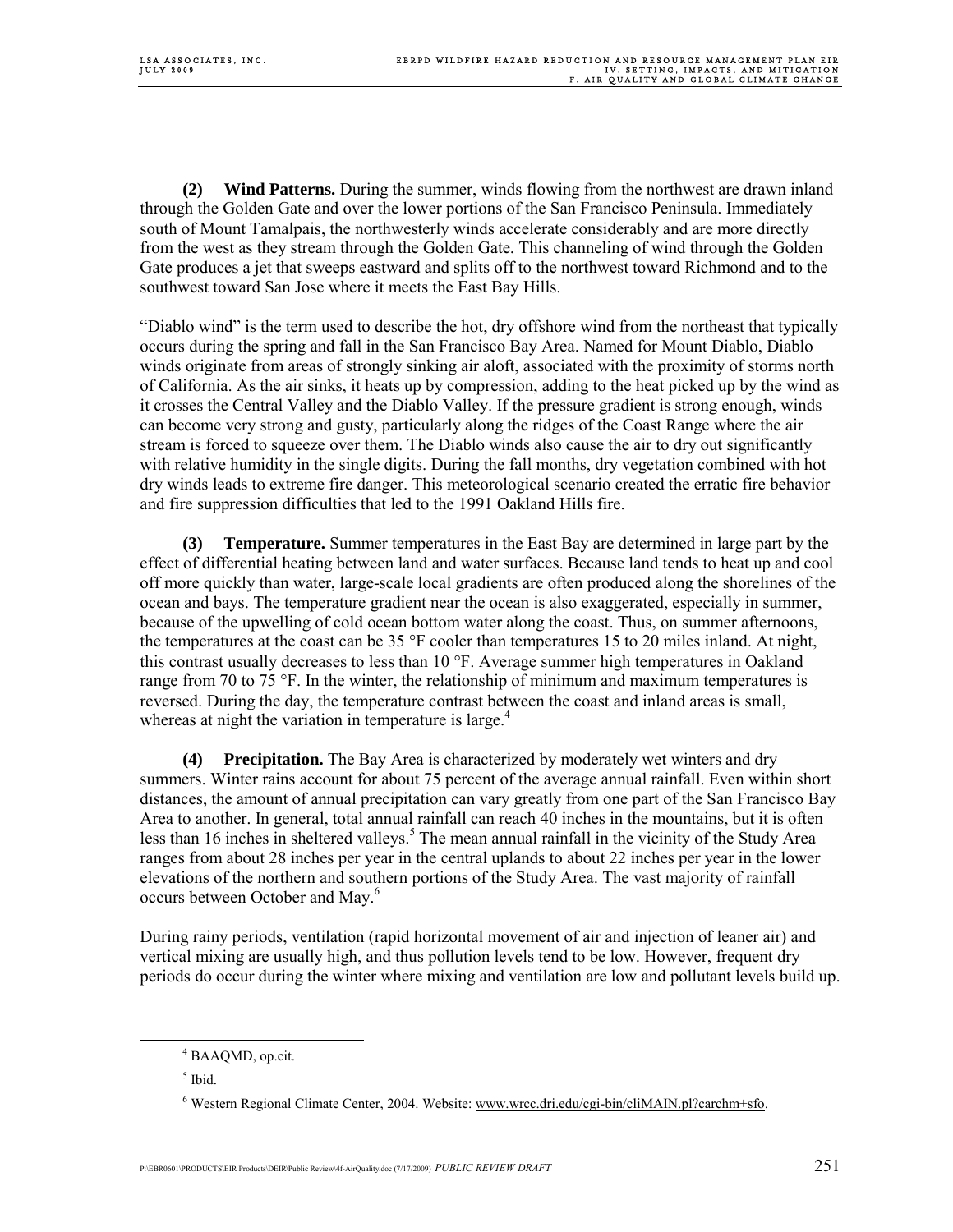**(5) Fog.** The East Bay is marked by persistent morning fog during the summer months. As comparatively warm, moist Pacific air passes over the bank of cooler water off the San Francisco coast, a bank of fog is formed that is often swept inland through the Golden Gate and lower portions of the San Francisco peninsula. During the summer months, heat is added to the air as it moves inland causing moisture-laden air to rise and form a deck of low clouds that extend inland. Typically, this deck of clouds extends inland during the night, receding to the vicinity of the coast during the day. This layer of maritime air is usually from 1,500 to 2,000 feet deep while above this layer the air is relatively warm, dry, and cloudless.

In the fall, when the temperature differences between land and water decrease, the "push-pull" effect that created the coastal winds and fogs no longer takes place. As on-shore winds and resulting upwelling decrease, the coastal fog bank fades to a few wisps and then ceases.

**d. Air Quality Issues.** Six key air quality issues – CO hotspots, vehicle emissions, fugitive dust, odors, construction equipment exhaust, and global climate change – are described below.

**(1) Local Carbon Monoxide Hotspots.** Local air quality is most affected by CO emissions from motor vehicles. CO is typically the pollutant of greatest concern because it is created in abundance by motor vehicles and it does not readily disperse into the air. Because CO does not readily disperse, areas of vehicle congestion can create "pockets" of high CO concentration called "hot spots." These pockets have the potential to exceed the State 1-hour standard of 20 ppm and/or the 8-hour standard of 9.0 ppm.

While CO transport is limited, it does disperse over time and with distance from the source under normal meteorological conditions. However, under certain extreme meteorological conditions, CO concentrations near congested roadways or intersections may reach unhealthful levels that adversely affect local sensitive receptors (e.g., residents, school children, the elderly, and hospital patients). Typically, high CO concentrations are associated with roadways or intersections operating at unacceptable levels of service or with extremely high traffic volumes. In areas with high ambient background CO concentration, modeling is recommended to determine a project's effect on local CO levels.

**(2) Vehicle Emissions.** Long-term air emission impacts are those associated with changes in automobile travel within the region. Mobile source emissions would result from vehicle trips associated with increased vehicular travel. As is true throughout much of the U.S., motor vehicle use is projected to increase substantially in the region. The BAAQMD, local jurisdictions, and other parties responsible for protecting public health and welfare are continually seeking ways of minimizing the air quality impacts of growth and development in order to avoid further exceedances of the air quality standards.

**(3) Fugitive Dust.** Fugitive dust emissions are generally associated with agriculture operations, demolition, land clearing, exposure of soils to the air, and cut and fill operations. Dust generated during construction varies substantially on a project-by-project basis, depending on the level of activity, the specific operation, and weather conditions.

The U.S. EPA has developed an approximate emission factor for construction-related emissions of total suspended particulate of 1.2 tons per acre per month of activity. This factor assumes a moderate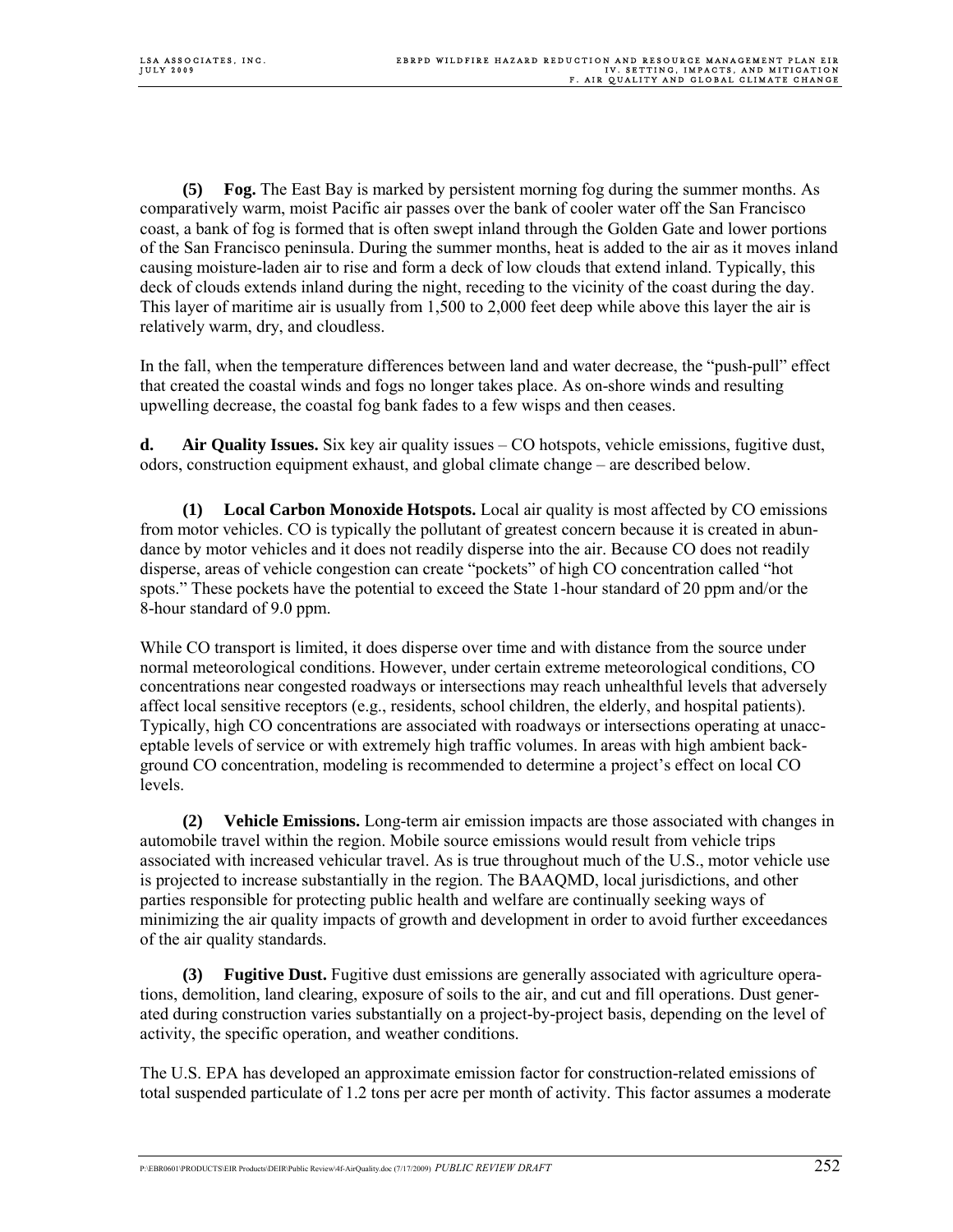activity level, moderate silt content in soils being disturbed, and a semi-arid climate. The California Air Resources Board estimates that 64 percent of construction-related total suspended particulate emissions occur in the form of  $PM_{10}$ . Therefore, the emission factors for uncontrolled constructionrelated  $PM_{10}$  emissions are:

- 0.77 tons per acre per month of  $PM_{10}$ ; or
- 51 pounds per acre per day of  $PM_{10}$ .

However, construction emissions can vary greatly depending on the level of activity, the specific operations taking place, the equipment being operated, local soils, weather conditions, and other factors. There are a number of feasible control measures that can be reasonably implemented to significantly reduce  $PM_{10}$  emissions from construction. Rather than attempting to provide detailed quantification of anticipated construction emissions from projects, the BAAQMD suggests the following:

 The determination of significance with respect to construction emissions should be based on a consideration of the control measures to be implemented. From the BAAQMD's perspective, quantification of emissions is not necessary, although a Lead Agency may elect to do so. If all of the control measures indicated as appropriate, depending on the size of the project, are implemented, then air pollution from emissions from construction activities would be considered a less-than-significant impact.<sup>7</sup>

**(4) Odors.** Odors are also an important element of local air quality conditions. Specific activities allowed within each of the County's major general plan land use categories can raise concerns on the part of nearby neighbors. Major sources of odors include restaurants, manufacturing plants, and agricultural operations. Other odor producers include the industrial facilities within the region. While sources that generate objectionable odors must comply with air quality regulations, the public's sensitivity to locally produced odors often exceeds regulatory thresholds.

**(5) Construction Equipment Exhaust.** Construction activities cause combustion emissions from utility engines, heavy-duty construction vehicles, equipment hauling materials to and from construction sites, and motor vehicles transporting construction crews. Exhaust emissions from construction activities vary daily as construction activity levels change. The use of construction equipment results in localized exhaust emissions.

**(6) Global Climate Change.** Global climate change is the observed increase in the average temperature of the Earth's atmosphere and oceans along with other significant changes in climate (such as precipitation or wind) that last for an extended period of time. The term "global climate change" is often used interchangeably with the term "global warming," but "global climate change" is preferred to "global warming" because it helps convey that there are other changes in addition to rising temperatures. Global surface temperatures have risen by  $0.74^{\circ}C \pm 0.18^{\circ}C$  over the last 100 years (1906 to 2005). The rate of warming over the last 50 years is almost double that over the last 100 years.<sup>8</sup> The prevailing scientific opinion on climate change is that most of the warming observed

 $\overline{7}$  Bay Area Air Quality Management District, 1996. *BAAQMD CEQA Guidelines Assessing the Air Quality Impacts of Projects and Plans*. April. (Amended in December 1999.)

<sup>8</sup> Intergovernmental Panel on Climate Change (IPCC), 2007. *Climate Change 2007: The Physical Science Basis. Contribution of Working Group I to the Fourth Assessment Report of the IPCC.*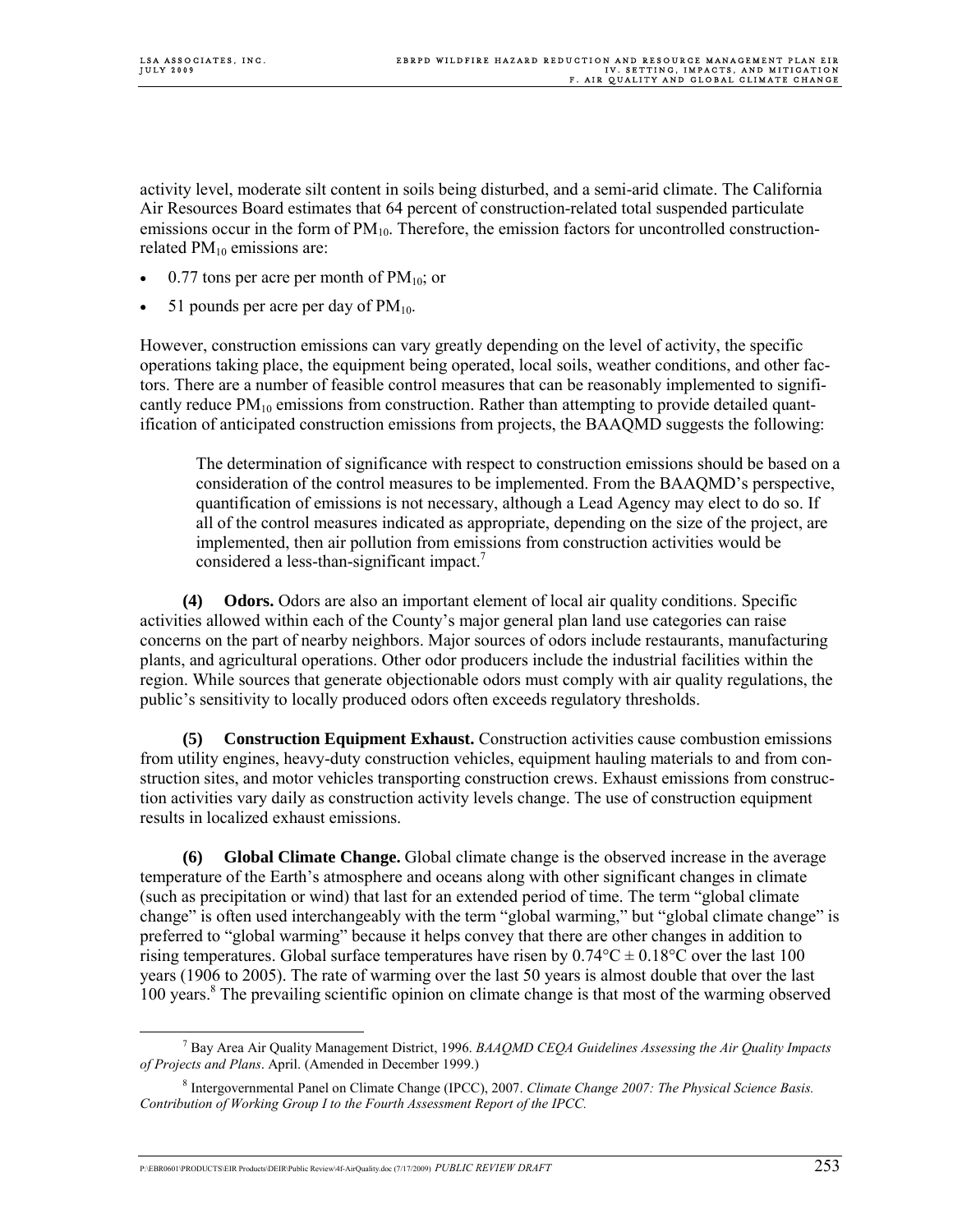over the last 50 years is attributable to human activities. The increased amounts of carbon dioxide  $(CO<sub>2</sub>)$  and other GHGs are the primary causes of the human-induced component of warming. GHGs are released by the burning of fossil fuels, land clearing, agriculture, and other activities, and lead to an increase in the greenhouse effect.<sup>9</sup>

GHGs are present in the atmosphere naturally, are released by natural sources, or are formed from secondary reactions taking place in the atmosphere. The gases that are widely seen as the principal contributors to human-induced global climate change are:<sup>10</sup>

- Carbon dioxide  $(CO<sub>2</sub>)$
- Methane  $\rm (CH_4)$
- Nitrous oxide  $(N_2O)$
- Hydrofluorocarbons (HFCs)
- Perfluorocarbons (PFCs)
- Sulfur Hexafluoride  $(SF_6)$

Over the last 200 years, human activities have caused substantial quantities of GHGs to be released into the atmosphere. These extra emissions are increasing GHG concentrations in the atmosphere, and enhancing the natural greenhouse effect, which is believed to be causing global warming. While manmade GHGs include naturally-occurring GHGs such as  $CO<sub>2</sub>$ , methane, and N<sub>2</sub>O, some gases, like HFCs, PFCs, and  $SF<sub>6</sub>$  are completely new to the atmosphere.

Certain other gases, such as water vapor, are short-lived in the atmosphere. Others remain in the atmosphere for significant periods of time, contributing to climate change in the long term. Water vapor is excluded from the list of GHGs above because it is short-lived in the atmosphere and its atmospheric concentrations are largely determined by natural processes, such as oceanic evaporation. For the purposes of this EIR, the term "GHGs" will refer collectively to the gases listed above only.

These gases vary considerably in terms of Global Warming Potential (GWP), which is a concept developed to compare the ability of each greenhouse gas to trap heat in the atmosphere relative to another gas. The global warming potential is based on several factors, including the relative effectiveness of a gas to absorb infrared radiation and length of time that the gas remains in the atmosphere ("atmospheric lifetime"). The GWP of each gas is measured relative to carbon dioxide, the most abundant GHG. The definition of GWP for a particular greenhouse gas is the ratio of heat trapped by one unit mass of the greenhouse gas to the ratio of heat trapped by one unit mass of  $CO<sub>2</sub>$  over a specified time period. GHG emissions are typically measured in terms of tons of "CO<sub>2</sub> equivalents"  $(CO<sub>2</sub>eq)$ . Table IV.F-7 shows the GWPs for each type of GHG. For example, sulfur hexafluoride is 22,800 times more potent at contributing to global warming than carbon dioxide.

 $\frac{9}{9}$  $9$  The temperature on Earth is regulated by a system commonly known as the "greenhouse effect." Just as the glass in a greenhouse lets heat from sunlight in and reduce the amount of heat that escapes, greenhouse gases like carbon dioxide, methane, and nitrous oxide in the atmosphere keep the Earth at a relatively even temperature. Without the greenhouse effect, the Earth would be a frozen globe; thus, although an excess of greenhouse gas results in global warming, the *naturally occurring* greenhouse effect is necessary to keep our planet at a comfortable temperature.

<sup>&</sup>lt;sup>10</sup> The greenhouse gases listed are consistent with the definition in Assembly Bill (AB) 32 (Government Code 38505), as discussed later in this section.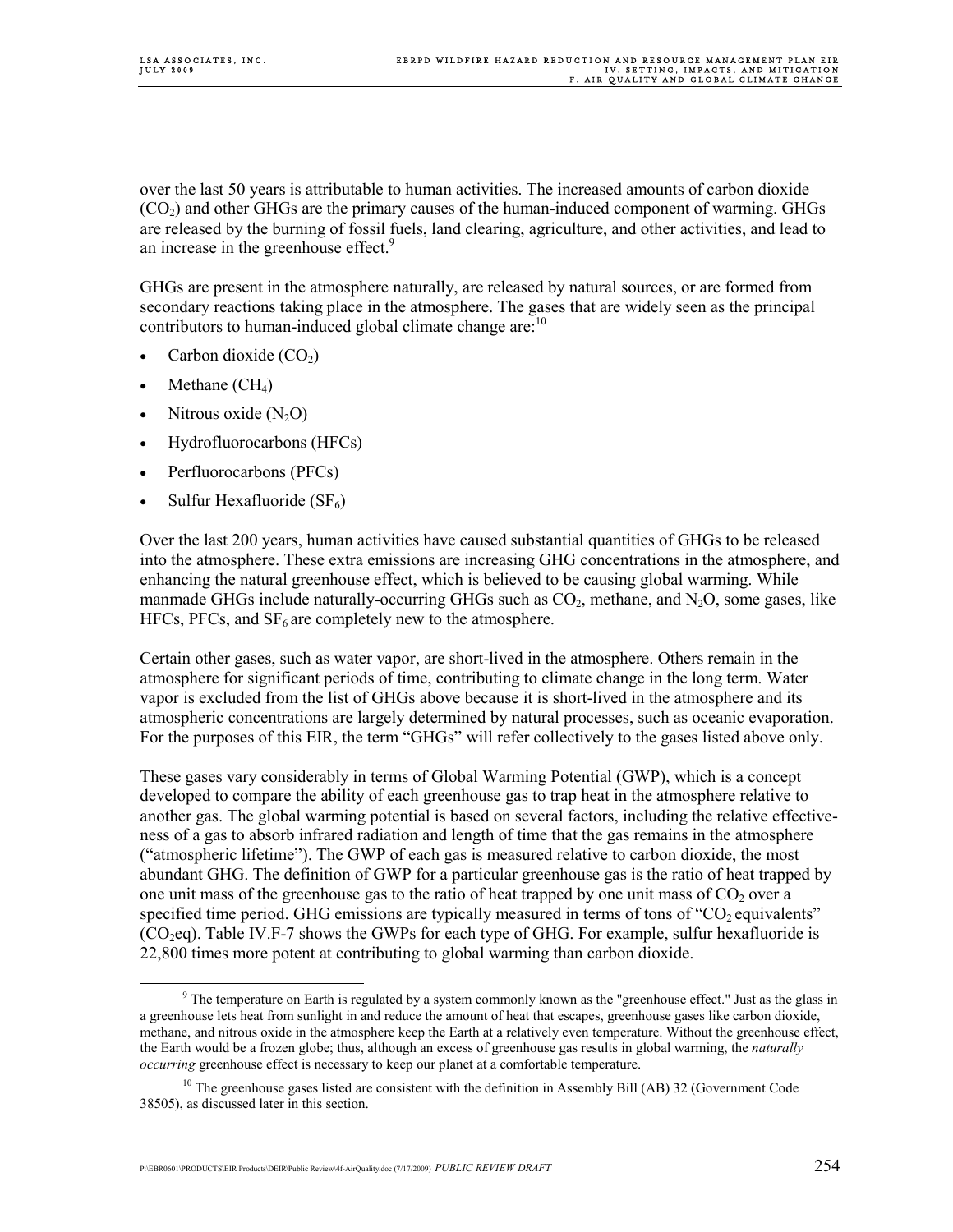| Gas                               | <b>Atmospheric Lifetime (Years)</b> | <b>Global Warming Potential</b><br>(100-year Time Horizon) |
|-----------------------------------|-------------------------------------|------------------------------------------------------------|
| Carbon Dioxide                    | 50-200                              |                                                            |
| Methane                           | 12                                  | 25                                                         |
| Nitrous Oxide                     | 114                                 | 298                                                        |
| $HEC-23$                          | 270                                 | 14,800                                                     |
| HFC-134a                          | 14                                  | 1,430                                                      |
| $HFC-152a$                        | 1.4                                 | 124                                                        |
| PFC: Tetrafluoromethane $(CF_4)$  | 50,000                              | 7,390                                                      |
| PFC: Hexafluoromethane $(C_2F_6)$ | 10,000                              | 12,200                                                     |
| Sulfur Hexafluoride $(SF_6)$      | 3,200                               | 22.800                                                     |

#### **Table IV.F-7: Global Warming Potentials**

Source: IPCC, 2007. *Climate Change 2007: The Physical Science Basis*. Contribution of Working Group I to the Fourth Assessment Report of the IPCC.

The following discussion summarizes the characteristics of the six primary GHGs.

**Carbon Dioxide (CO<sub>2</sub>).** In the atmosphere, carbon generally exists in its oxidized form, as  $CO<sub>2</sub>$ . Natural sources of  $CO<sub>2</sub>$  include the respiration (breathing) of humans, animals and plants, volcanic outgassing, decomposition of organic matter and evaporation from the oceans. Humancaused sources of  $CO<sub>2</sub>$  include the combustion of fossil fuels and wood, waste incineration, mineral production, and deforestation. The Earth maintains a natural carbon balance and when concentrations of  $CO<sub>2</sub>$  are upset, the system gradually returns to its natural state through the natural processes. Natural changes to the carbon cycle work slowly, especially compared to the rapid rate at which humans are adding  $CO<sub>2</sub>$  to the atmosphere. Natural removal processes, such as photosynthesis by land- and ocean-dwelling plant species, cannot keep pace with this extra input of man-made  $CO<sub>2</sub>$ , and consequently, the gas is building up in the atmosphere. The concentration of  $CO<sub>2</sub>$  in the atmosphere has risen about 30 percent since the late  $1800s$ <sup>1</sup>

In 2002,  $CO<sub>2</sub>$  emissions from fossil fuel combustion accounted for approximately 98 percent of manmade  $CO<sub>2</sub>$  emissions and approximately 84 percent of California's overall GHG emissions ( $CO<sub>2</sub>$ eq). The transportation sector accounted for California's largest portion of  $CO<sub>2</sub>$  emissions, with gasoline consumption making up the greatest portion of these emissions. Electricity generation was California's second largest category of GHG emissions.

**Methane (CH<sub>4</sub>).** Methane is produced when organic matter decomposes in environments lacking sufficient oxygen. Natural sources include wetlands, termites, and oceans. Anthropogenic sources include rice cultivation, livestock, landfills and waste treatment, biomass burning, and fossil fuel combustion (burning of coal, oil, natural gas, etc.). Decomposition occurring in landfills accounts for the majority of human-generated  $CH_4$  emissions in California, followed by enteric fermentation (emissions from the digestive processes of livestock).<sup>12</sup> Agricultural processes such as manure management and rice cultivation are also significant sources of manmade CH<sub>4</sub> in California. Methane

 <sup>11</sup> California Environmental Protection Agency. 2006. *Climate Action Team Report to Governor Schwarzenegger and the Legislature*. March.

<sup>&</sup>lt;sup>12</sup> California Air Resources Board, Greenhouse Gas Inventory Data - 1990 to 2004. http://www.arb.ca.gov/cc/ inventory/data/data.htm. Accessed November 2008.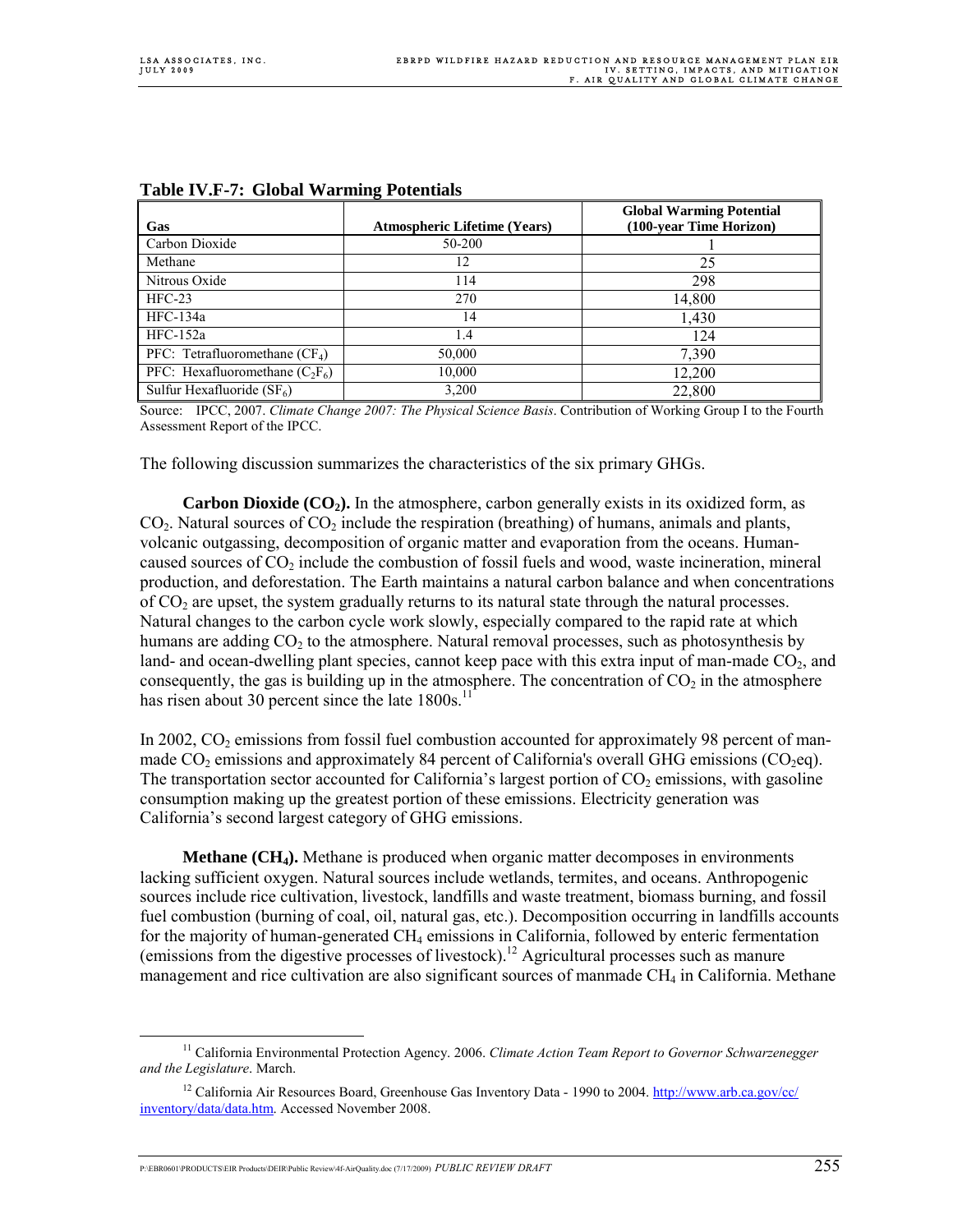accounted for approximately 6 percent of gross climate change emissions  $(CO_2)$  in California in  $2002^{13}$ 

It is estimated that over 60 percent of global methane emissions are related to human-related activities.<sup>14</sup> As with CO<sub>2</sub>, the major removal process of atmospheric methane – a chemical breakdown in the atmosphere – cannot keep pace with source emissions, and methane concentrations in the atmosphere are increasing.

**Nitrous Oxide (N<sub>2</sub>O).** Nitrous oxide is produced naturally by a wide variety of biological sources, particularly microbial action in soils and water. Tropical soils and oceans account for the majority of natural source emissions. Nitrous oxide is a product of the reaction that occurs between nitrogen and oxygen during fuel combustion. Both mobile and stationary combustion emit  $N<sub>2</sub>O$ , and the quantity emitted varies according to the type of fuel, technology, and pollution control device used, as well as maintenance and operating practices. Agricultural soil management and fossil fuel combustion are the primary sources of human-generated N2O emissions in California. Nitrous oxide emissions accounted for nearly 7 percent of man-made GHG emissions (CO<sub>2</sub>eq) in California in 2002.

 **Hydrofluorocarbons (HFCs), Perfluorocarbons (PFCs), and Sulfur Hexafluoride (SF<sub>6</sub>).** HFCs are primarily used as substitutes for ozone-depleting substances regulated under the Montreal Protocol.<sup>15</sup> PFCs and SF<sub>6</sub> are emitted from various industrial processes, including aluminum smelting, semiconductor manufacturing, electric power transmission and distribution, and magnesium casting. There is no aluminum or magnesium production in California; however, the rapid growth in the semiconductor industry, which is active in California, leads to greater use of PFCs. HFCs, PFCs, and  $SF<sub>6</sub>$  accounted for about 3.5 percent of man-made GHG emissions (CO<sub>2</sub>eq) in California in 2002.<sup>16</sup>

The latest projections, based on state-of-the art climate models, indicate that temperatures in California are expected to rise 3 to 10.5°F by the end of the century.17 Because primary GHGs have a long lifetime in the atmosphere, accumulate over time, and are generally well-mixed, their impact on the atmosphere is mostly independent of the point of emission.

Climate change refers to any significant change in measures of climate (such as temperature, precipitation, or wind) lasting for an extended period (decades or longer). Climate change may result from:

• Natural factors, such as changes in the sun's intensity or slow changes in the Earth's orbit around the sun

 $13$  Ibid.

<sup>14</sup> IPCC, 2007. Climate Change 2007: The Physical Science Basis. Contribution of Working Group I to the Fourth Assessment Report of the IPCC.

<sup>&</sup>lt;sup>15</sup> The Montreal Protocol is an international treaty that was approved on January 1, 1989, and was designated to protect the ozone layer by phasing out the production of several groups of halogenated hydrocarbons believed to be responsible for ozone depletion.

<sup>16</sup> California Environmental Protection Agency. 2006. *Climate Action Team Report to Governor Schwarzenegger and the Legislature*. March.

<sup>17</sup> California Climate Change Center, 2006. *Our Changing Climate. Assessing the Risks to California.* July.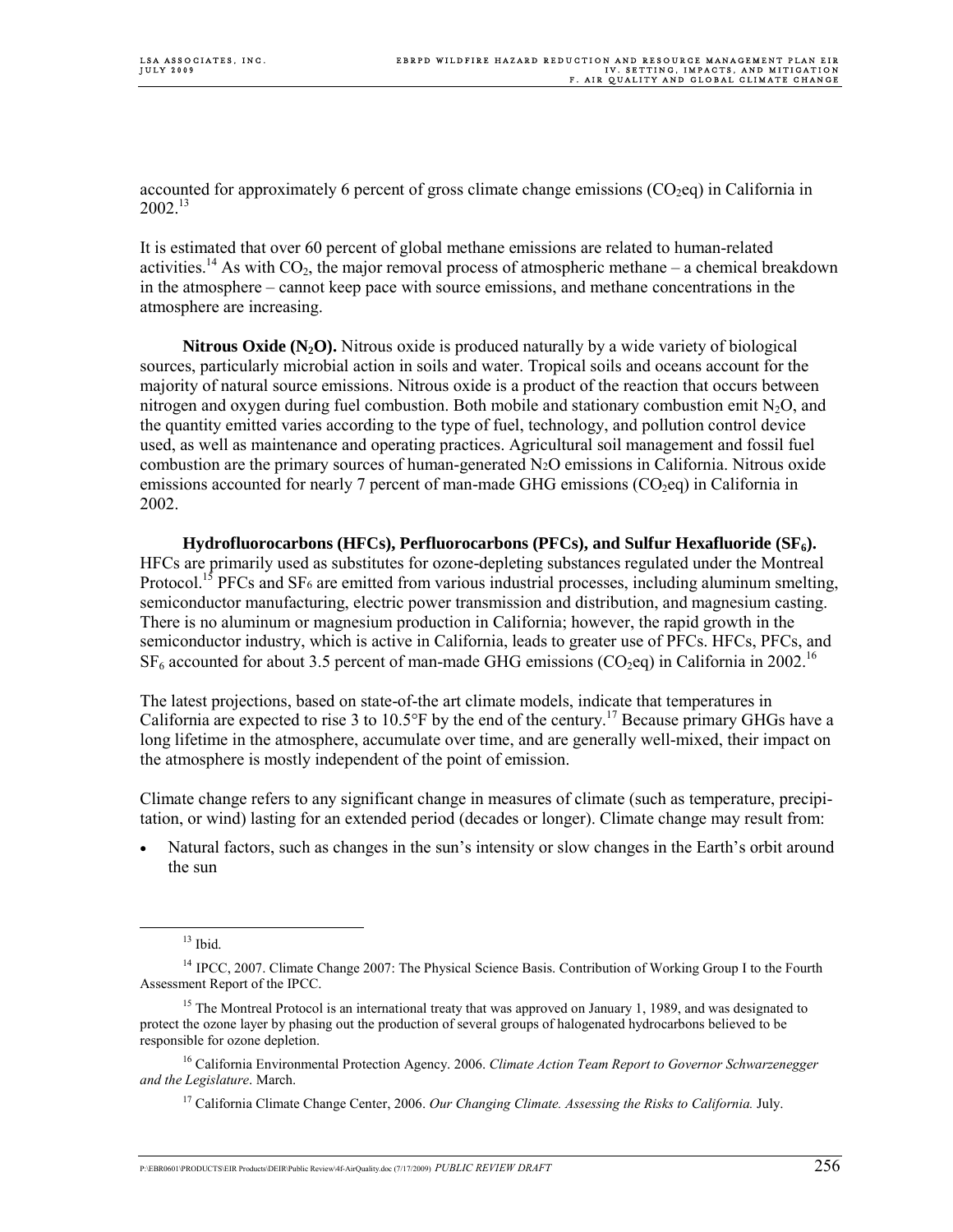- Natural processes within the climate system (e.g., changes in ocean circulation and reduction in sunlight from the addition of GHGs and other gases to the atmosphere from volcanic eruptions)
- Human activities that change the atmosphere's composition (e.g., through burning fossil fuels) and the land surface (e.g., from deforestation, reforestation, urbanization, and desertification)

The primary effect of global climate change has been a rise in the average global tropospheric<sup>18</sup> temperature of 0.2°C per decade, determined from meteorological measurements worldwide between 1990 and 2005. Climate change modeling using 2000 emission rates shows that further warming could occur, which would induce further changes in the global climate system during the current century. Changes to the global climate system, ecosystems, and California would include, but would not be limited to:

- The loss of sea ice and mountain snow pack, resulting in higher sea levels and higher sea surface evaporation rates with a corresponding increase in tropospheric water vapor due to the atmosphere's ability to hold more water vapor at higher temperatures;
- Rise in global average sea level primarily due to thermal expansion and melting of glaciers and ice caps in the Greenland and Antarctic ice sheets;
- Changes in weather that include widespread changes in precipitation, ocean salinity, and wind patterns, and more energetic aspects of extreme weather, including droughts, heavy precipitation, heat waves, extreme cold, and the intensity of tropical cyclones;
- Decline of the Sierra snowpack, which accounts for approximately half of the surface water storage in California, by 70 percent to as much as 90 percent over the next 100 years;
- Increase in the number of days conducive to ozone formation by 25 to 85 percent (depending on the future temperature scenario) in high ozone areas of Los Angeles and the San Joaquin Valley by the end of the  $21<sup>st</sup>$  century; and
- High potential for erosion of California's coastlines and seawater intrusion into the Delta and levee systems due to the rise in sea level.

According to ARB emission inventory estimates, California emitted approximately 480 million metric tons<sup>19</sup> of CO<sub>2</sub>eq emissions in 2004.<sup>20</sup> This large number is due primarily to the sheer size of California compared to other States. By contrast, California has the fourth lowest per-capita carbon dioxide emission rate from fossil fuel combustion in the country, due to the success of its energy efficiency and renewable energy programs and commitments that have lowered the State's GHG emissions rate of growth by more than half of what it would have been otherwise.<sup>21</sup>

<sup>&</sup>lt;sup>18</sup> The troposphere is the zone of the atmosphere characterized by water vapor, weather, winds, and decreasing temperature with increasing altitude.

 $19$  A metric ton is equivalent to approximately 1.1 tons.

 $^{20}$  California Air Resources Board, Greenhouse Gas Inventory Data - 1990 to 2004. http://www.arb.ca.gov/cc/inventory/data/data.htm. Accessed November 2008.

<sup>&</sup>lt;sup>21</sup> California Energy Commission (CEC), 2007. Inventory of California Greenhouse Gas Emissions and Sinks: 1990 to 2004 - Final Staff Report, publication # CEC-600-2006-013-SF, Sacramento, CA, December 22, 2006; and January 23, 2007 update to that report.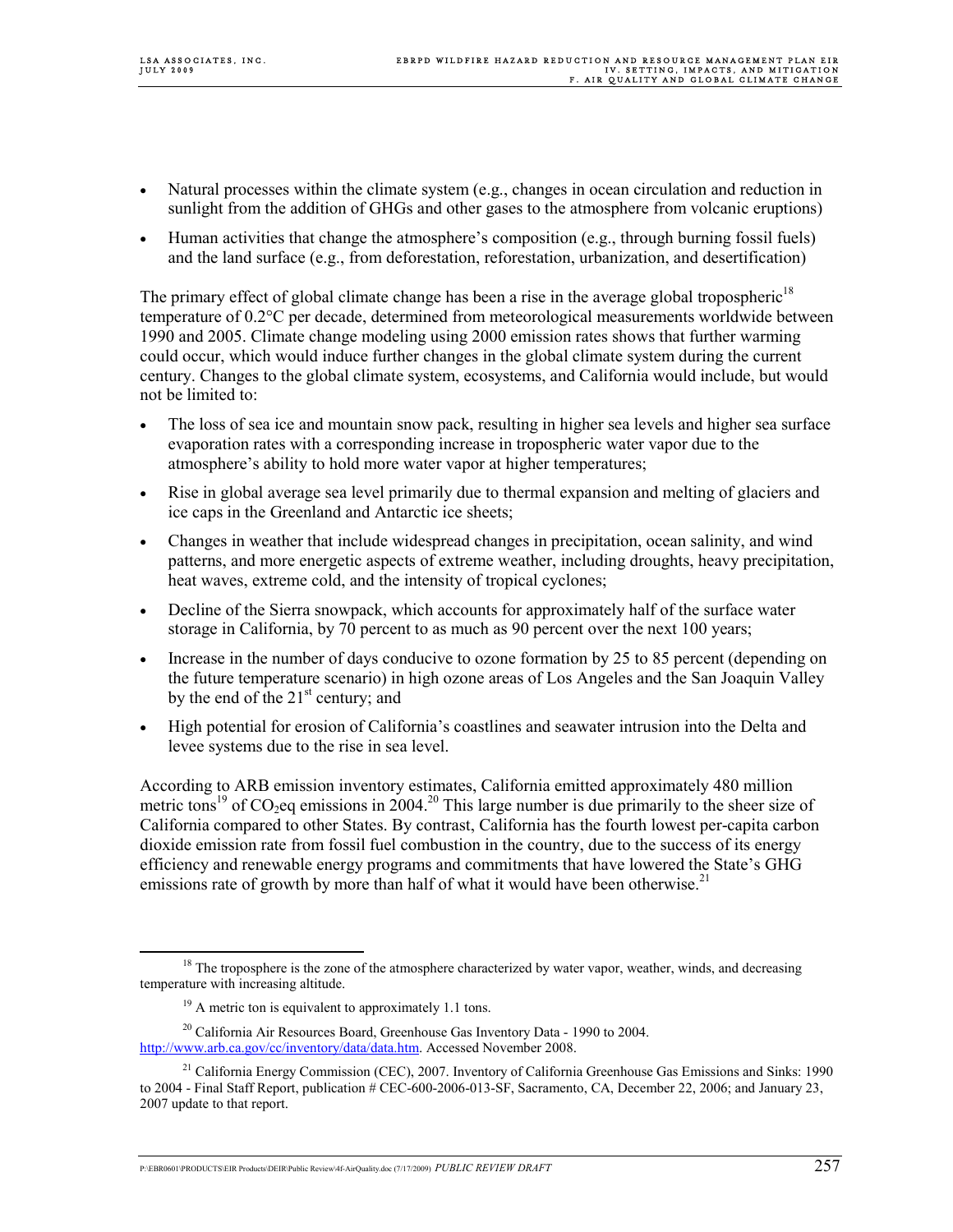The California EPA Climate Action Team stated in its March 2006 report that the composition of gross climate change pollutant emissions in California in 2002 (expressed in terms of  $CO<sub>2</sub>$ eq) was as follows:

- Carbon dioxide  $(CO_2)$  accounted for 83.3 percent;
- Methane  $(CH<sub>4</sub>)$  accounted for 6.4 percent;
- Nitrous oxide  $(N<sub>2</sub>O)$  accounted for 6.8 percent; and
- Fluorinated gases (HFCs, PFC, and  $SF_6$ ) accounted for 3.5 percent.<sup>22</sup>

The ARB estimates that transportation is the source of approximately 38 percent of the State's GHG emissions in 2004, followed by electricity generation (both in-State and out-of-State) at 23 percent, and industrial sources at 20 percent. The remaining sources of GHG emissions are residential and commercial activities at 9 percent, agriculture at 6 percent, high global warming potential gases at 3 percent, and recycling and waste at  $1$  percent.<sup>23</sup>

ARB staff has projected 2020 unregulated GHG emissions, which represent the emissions that would be expected to occur in the absence of any GHG reduction actions. ARB staff estimates the Statewide 2020 unregulated GHG emissions will be 596 million metric tons (MMT) of  $CO<sub>2</sub>$ eq. GHG emissions in 2020 from the transportation and electricity sectors as a whole are expected to increase, but remain at approximately 38 percent and 23 percent of total  $CO<sub>2</sub>$ eq emissions, respectively. The industrial sector consists of large stationary sources of GHG emissions and the percentage of the total 2020 emissions is projected to be 17 percent of total  $CO<sub>2</sub>$ eq emissions. The remaining sources of GHG emissions in 2020 are high global warming potential gases at 8 percent, residential and commercial activities at 8 percent, agriculture at 5 percent, and recycling and waste at 1 percent.<sup>24</sup>

The BAAQMD established a climate protection program in 2005 to acknowledge the link between climate change and air quality. The Air District regularly prepares inventories of criteria and toxic air pollutants to support planning, regulatory and other programs.In 2007, 102.6 million metric tons of CO<sub>2</sub>eq of greenhouse gases were emitted by the San Francisco Bay Area. Fossil fuel consumption in the transportation sector was the single largest source of the San Francisco Bay Area's greenhouse gas emissions in 2007. The transportation sector, including on-road motor vehicles, locomotives, ships and boats, and aircraft, contributed over 40 percent of greenhouse gas emissions in the Bay Area. The industrial and commercial sector (excluding electricity and agriculture) was the second largest contributor with 34 percent of total GHG emissions. Energy production activities such as electricity generation and co-generation were the third largest contributor with approximately 15 percent of the total GHG emissions. Off-road equipment such as construction, industrial, commercial, and lawn and garden equipment contributed 3 percent of GHG emissions.

Currently there are no adopted federal regulations to control global climate change. However, recent authority has been granted to the EPA that may change the voluntary approach taken under the

<sup>&</sup>lt;sup>22</sup> California Environmental Protection Agency, 2006. Climate Action Team Report to Governor Schwarzenegger and the Legislature. March.

<sup>&</sup>lt;sup>23</sup> California Air Resources Board (ARB), 2008. http://www.climatechange.ca.gov/inventory/index.html. September.

<sup>&</sup>lt;sup>24</sup> California Air Resources Board (ARB), 2008. http://www.climatechange.ca.gov/inventory/index.html. September.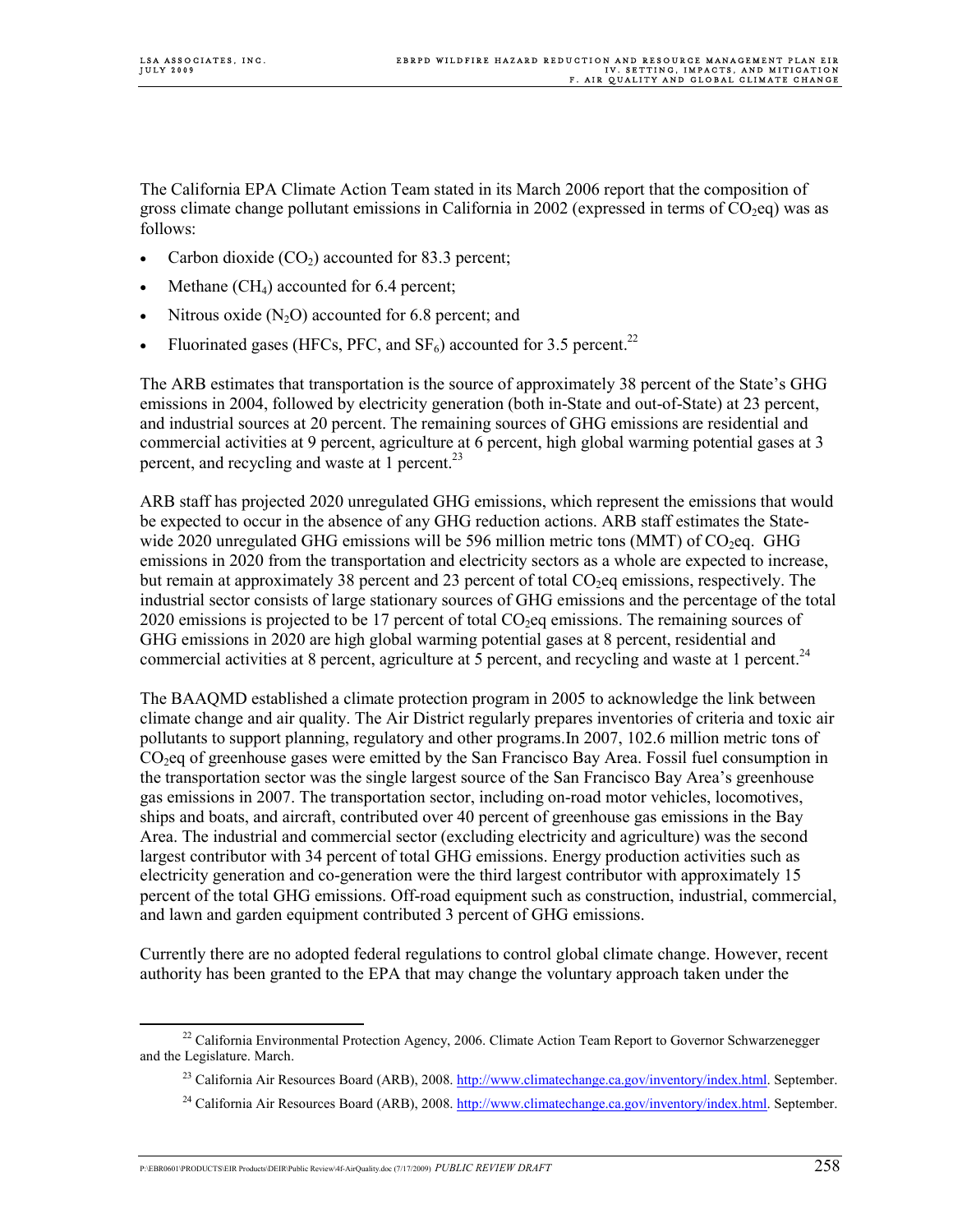current administration to address this issue. On April 2, 2007, the United States Supreme Court ruled that the EPA has the authority to regulate  $CO<sub>2</sub>$  emissions under the federal Clean Air Act (CAA).

In June 2005, Governor Schwarzenegger established California's GHG emissions reduction targets in Executive Order S-3-05. The Executive Order established the following goals for the State of California: GHG emissions should be reduced to 2000 levels by 2010; GHG emissions should be reduced to 1990 levels by 2020; and GHG emissions should be reduced to 80 percent below 1990 levels by 2050.

California's major initiative for reducing GHG emissions is outlined in Assembly Bill 32 (AB 32), the "Global Warming Solutions Act," passed by the California State legislature on August 31, 2006. This effort aims at reducing GHG emissions to 1990 levels by 2020.. The ARB has established the level of GHG emissions in 1990 at 427 million metric tons (MMT) of  $CO<sub>2</sub>$ eq. The emissions target of 427 MMT requires the reduction of 169 MMT from the State's projected business-as-usual 2020 emissions of 596 MMT. AB 32 requires ARB to prepare a Scoping Plan that outlines the main State strategies for meeting the 2020 deadline and to reduce GHGs that contribute to global climate change. The Scoping Plan was approved by ARB on December 11, 2008, and includes measures to address GHG emission reduction strategies related to energy efficiency, water use, and recycling and solid waste, among other measures.<sup>25</sup> Emission reductions that are projected to result from the recommended measures in the Scoping Plan are expected to total 174 MMT of  $CO<sub>2</sub>$ eq, which would allow California to attain the emissions goal of 427 MMT of  $CO<sub>2</sub>$ eq by 2020.

In October 2007, ARB staff recognized that carbon stored in forests can be lost to fire, insects, disease, and other unplanned events, that there are projects and plans underway to reduce catastrophic wildfire in California, and that these measures have the potential to reduce GHG emissions.<sup>26</sup> ARB staff encouraged the pursuit of new methodologies to account for wildfire emissions avoidance but recognized there are significant technical issues involved in such a process and as such has not sought to provide a standard measure for determining GHG emissions avoidance.<sup>27</sup> ARB also recognized that biomass removed from forests could provide an additional climatic benefit if it is used as feedstock in biomass energy generation. To date, no additional guidelines have been created by ARB to assess potential GHG emissions or the effects of carbon storage in forests and wildland areas.

There is currently no CEQA statute, regulation, or judicial decision that requires an EIR to analyze the GHG emissions of a project, or whether a project will have a significant impact on global warming. However, Senate Bill 97 directed the Governor's Office of Planning and Research (OPR) to develop CEQA Guidelines to address GHG emissions. OPR is required to prepare, develop, and transmit these guidelines on or before July 1, 2009 and the Resources Agency is required to certify and adopt them by January 1, 2010. In April 2009, proposed CEQA Guideline amendments released by OPR included information on GHG emissions as a separate consideration and whether a project would generate GHG emissions, either directly or indirectly, such that a significant impact to the

 <sup>25</sup> California Air Resources Board. 2008. *Climate Change Proposed Scoping Plan: a framework for change*. October.

<sup>&</sup>lt;sup>26</sup> California Environmental Protection Agency Air Resources Board, Planning and Technical Support Division, Emissions Inventory Branch, 2007. *Staff Report: Proposed Adoption of California Climate Action Registry Forestry Greenhouse Gas Protocols for Voluntary Purposes*. October.

 $27$  Ibid.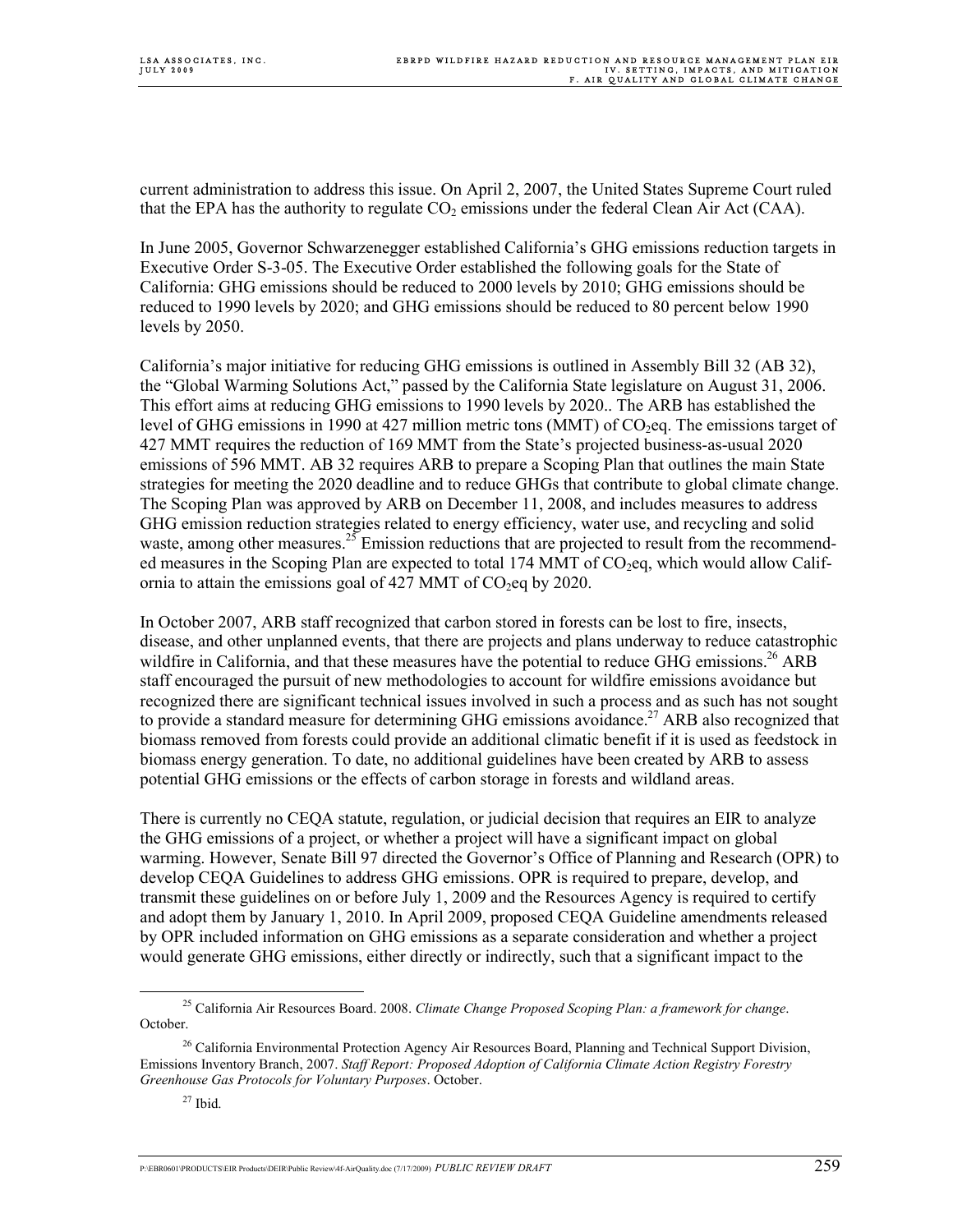environment is created. The proposed CEQA amendments currently state that a lead agency has discretion on whether to use a model or qualitative analysis to determine significance of a project's greenhouse gas emissions.

# **2. Impacts and Mitigation Measures**

This section evaluates potential impacts to air quality resulting from implementation of the Plan. The evaluation of environmental effects presented in this section focuses on consistency with air quality management plans and potential air quality impacts associated with vegetation management and fuel reduction activities, vehicle emissions and exhaust, fugitive dust, odors, and emissions of greenhouse gases (or the decrease in their uptake) from vegetation management activities. Mitigation measures are proposed, where appropriate, to reduce the potential impacts to climate and air quality of vegetation management and fuel reduction activities.

**a. Criteria of Significance.** A significant impact to climate and air quality would occur with implementation of the Plan if it would:

- Conflict with or obstruct implementation of the Clean Air Plan.
- Violate any adopted air quality standard.
- Contribute substantially to an existing or projected air quality violation.
- Result in a cumulatively considerable net increase of any criteria pollutant for which the project region is in non-attainment under an applicable federal or state ambient air quality standard.
- Expose sensitive receptors to substantial pollutant concentrations.
- Create objectionable odors affecting a substantial number of people.
- Conflict with or obstruct the implementation of GHG reduction goals under AB 32 or other State regulations.

The BAAQMD provides various quantitative thresholds that can be used to better define the above criteria. For reactive organic gases (ROG), NOx, and  $PM_{10}$ , a net increase of 80 pounds per day is considered significant, while for CO, an increase of 550 pounds per day would be considered significant if it leads to or contributes to CO concentrations exceeding the State Ambient Air Quality Standard of 9 ppm averaged over 8 hours and 20 ppm for 1 hour (i.e., if it creates a "hot spot"). Generally, if a project results in an increase in ROG, NOx, or  $PM_{10}$  of more than 80 pounds per day, then it would also be considered to contribute considerably to a significant cumulative effect. For projects that would not lead to a significant increase of ROG, NOx, or  $PM_{10}$  emissions, the cumulative effect is evaluated based on a determination of the consistency of the project with the regional Clean Air Plan. Impacts from  $PM<sub>25</sub>$  emissions have been identified; however there are no recommended significance thresholds from the BAAQMD.

It should be noted that the emission thresholds were established based on the attainment status of the air basin in regard to air quality standards for specific criteria pollutants. Because the concentration standards were set at a level that protects public health with adequate margin of safety (EPA), these emission thresholds are regarded as conservative and would tend to overstate an individual project's contribution to health risks.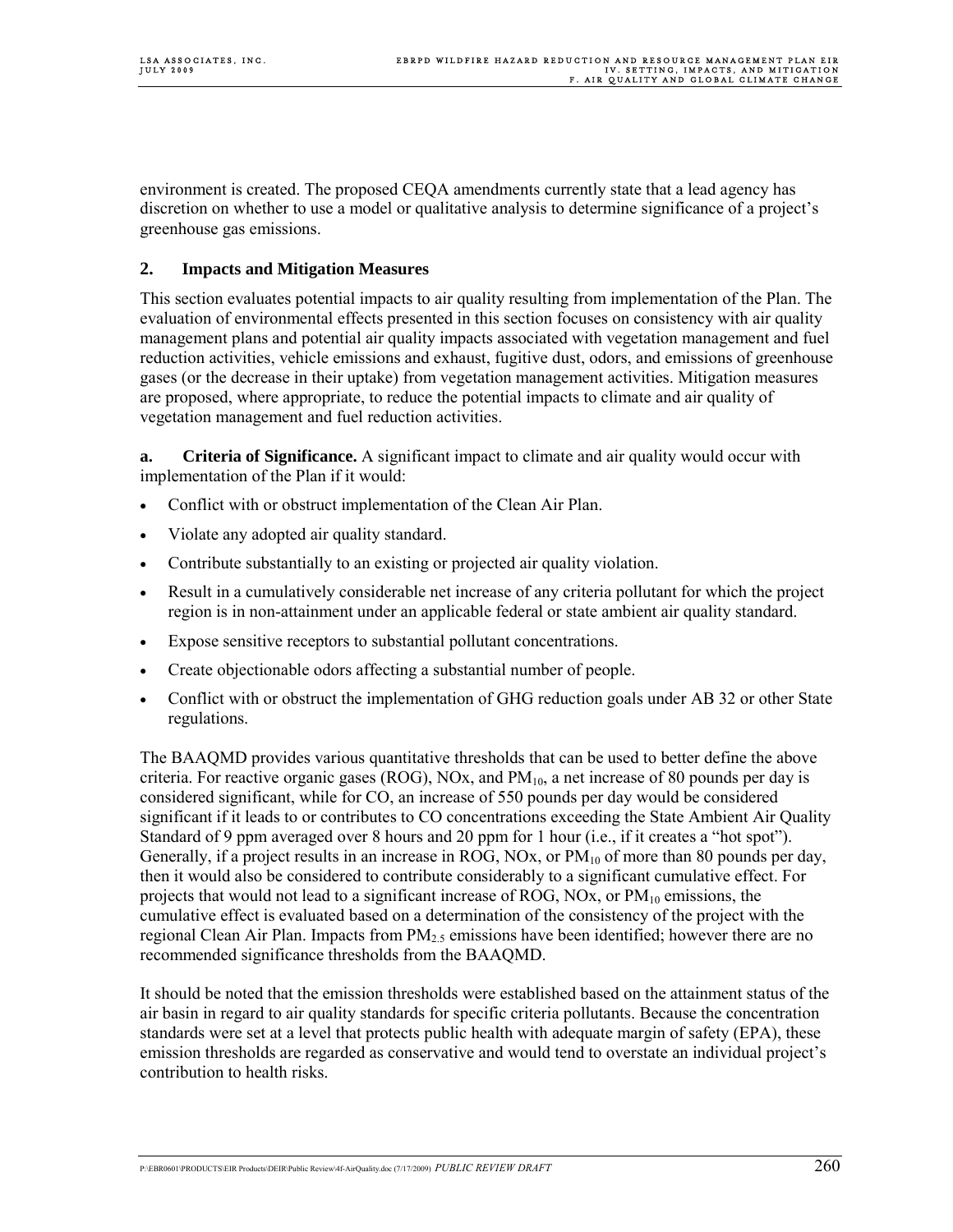Global warming and greenhouse gasses (GHGs) are an emerging environmental concern being raised on statewide, national, and global levels. Regional, State, and federal agencies are developing strategies to control pollutant emissions that contribute to global warming, including the State's Assembly Bills 1493 and 32, Executive Order S-3-05 and Executive Order S-01-07. However, neither CEQA nor the CEQA Guidelines mention or provide any methodology for analysis of GHGs, inclu- $\text{diag CO}_2$ , nor do they provide any significance thresholds. As is discussed in more detail below, there is no accepted methodology for evaluating how land use projects may contribute to climate change from mobile source emissions. Developing mitigation measures is particularly difficult because ARB and the air quality districts have not yet provided guidance regarding which measures are effective in reducing GHGs.

This air quality analysis follows all procedures and requirements of the State CEQA Guidelines and the BAAQMD. It also discusses available methodologies for determining any potential global warming effects resulting from the project, but concludes that the impacts of the project on global warming are too speculative too determine.

**b. Less-than-Significant Climate and Air Quality Impacts.** A discussion of several less-thansignificant impacts of the Plan follows.

**(1) Clean Air Plan (CAP) Consistency.** The Plan, as proposed, incorporates guidelines and best management practices to ensure that the EBRPD's vegetation management and fuel reduction activities are in compliance with the BAAQMD's standards for air quality (per Chapter IV. Fuel Reduction Methods, Prescribed Burning). Moreover, implementation of the Plan would not increase vehicular traffic, population densities, building intensities, or other development pressures that customarily contribute the overwhelming portion of air pollution within the region. Because prescribed burning of selected recommended treatment areas within the Study Area would likely be necessary to reduce the risk of wildfire in these areas some level of additional pollution would be created, including PM and  $CO<sub>2</sub>$  released from the combustion of organic materials, but these levels would fall within acceptable standards provided by BAAQMD under its exceptions for wildland management (Regulation 5 as noted above.) As such, the Plan is considered consistent with the CAP and any potential impacts would be less-than-significant.

**(2) Violate Any Adopted Air Quality Standard.** Because the vegetation management and fuel reduction activities identified in the Plan are allowed under BAAQMD Regulation 5, any air pollution created as a result of such activities would also be exempt from measurement against the air quality standards currently in place. Some vegetation management activities, such as prescribed burning and mechanical treatments to remove understory vegetation and non-native plants to reduce wildfire risks, would create some measure of additional air pollution in the short-term, but these amounts would be far less than the air pollution created by a wildfire that could result if such vegetation were left untreated. Any air pollution created by the vegetation management and fuel reduction activities identified in the Plan would have only short-term negative impacts, whereas the amounts of air pollution created by wildfires would have more significant, longer-term impacts to health and safety of both sensitive receptors in the immediate vicinity as well as populations further from the Study Area due to prevailing wind patterns and the sheer volume of air pollutants sent into the area. Because the activities identified for vegetation management and fuel reduction in the Plan are allowed under BAAQMD Regulation 5, and because any air pollution created from these focused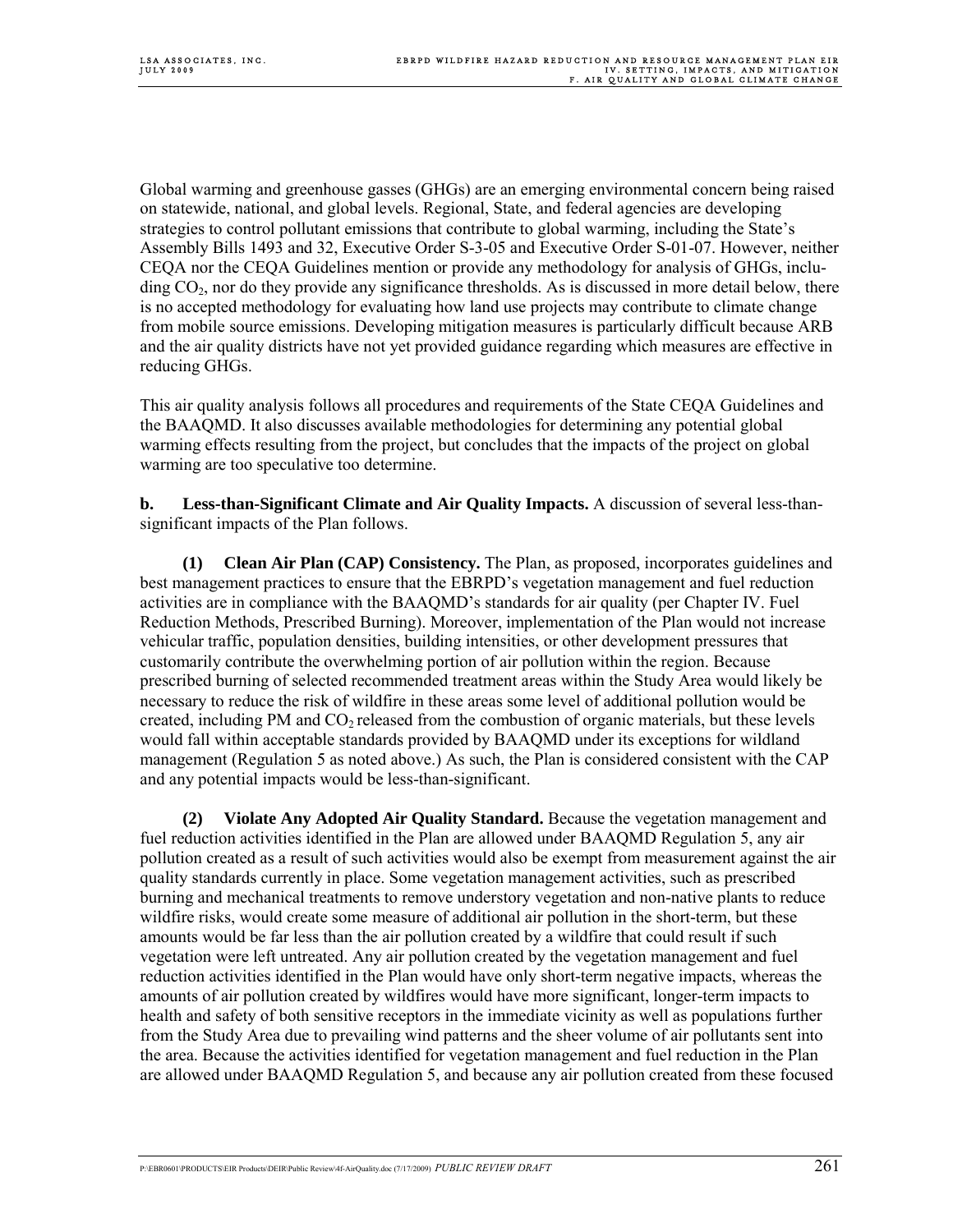activities would be short-term in nature, any potential impacts from implementing the Plan to adopted air quality standards would be less-than-significant.

**(3) Result in a Cumulatively Considerable Net Increase of Any Criteria Pollutant for Which the Project Region is in Non-Attainment.** Despite great progress in improving air quality, approximately 105.6 million people nationwide lived in counties with pollution levels above the National Ambient Air Quality Standards (NAAQS) in 2006. In these nonattainment areas, however, the severity of air pollution episodes has decreased. Air quality in the San Francisco Bay Area Air Basin in the past 20 years has improved steadily and dramatically, even with the tremendous increase in population and vehicles and other sources.

As shown in Table IV.F-2, long term exposure to elevated levels of criteria pollutants could result in potential health effects. However, as stated in the thresholds of significance, emission thresholds established by BAAQMD are used to manage total regional emissions within an air basin, based on the air basin attainment status for criteria pollutants. These emission thresholds were established for individual projects (or, in this case, the Plan) that would contribute to regional emissions and pollutant concentrations that may affect or delay the projected attainment target year for certain criteria pollutants.

Because of the conservative nature of the thresholds and the basin-wide context of individual project emissions, there is no direct correlation of a single plan or project to localized health effects. One individual plan or project having emissions exceeding a threshold does not necessarily result in adverse health effects for residents in the project vicinity. This condition is especially true when the criteria pollutants exceeding thresholds are those with regional effects, such as ozone precursors like NOx and ROG.

While certain vegetation management activities included in the Plan, such as prescribed burning and mechanical treatments to reduce wildfire risks, are likely to produce short-term elevations in regional pollutant levels, the Plan contains a number of best management practices that will be implemented prior to, during, or following execution of prescribed vegetation management and fuel reduction activities in order to reduce the potential for elevated levels of pollution that may result from these activities. In addition, the potential pollution levels produced by such activities are significantly less, and are of a shorter duration, than the levels of pollution likely to be created in the event of a catastrophic wildfire in the Study Area. To further reduce these potential effects, EBRPD must also conduct certain activities, such as prescribed burns, according to stringent guidelines set forth by BAAQMD to ensure minimal creation of and exposure to any pollution generated by these activities.

Based on the above discussion, the potential for an individual plan or project to significantly deteriorate regional air quality or contribute to a significant health risk is small, even if the emission thresholds are exceeded. Because of the overall improvement trend on air quality in the air basin, it is unlikely the regional air quality or health risk would worsen from the current condition due to emissions from an individual vegetation management or fuel reduction activity including prescribed burning, conducted as part of implementing the Plan. Cumulatively, these vegetation management and fuel reduction activities will be dispersed across the calendar year according to the required conditions of the targeted vegetation, surrounding habitat requirements, and BAAQMD requirements, and as such would not substantially contribute to a net increase in any criteria pollutant in the region. As a result, any potential impacts would be considered less-than-significant.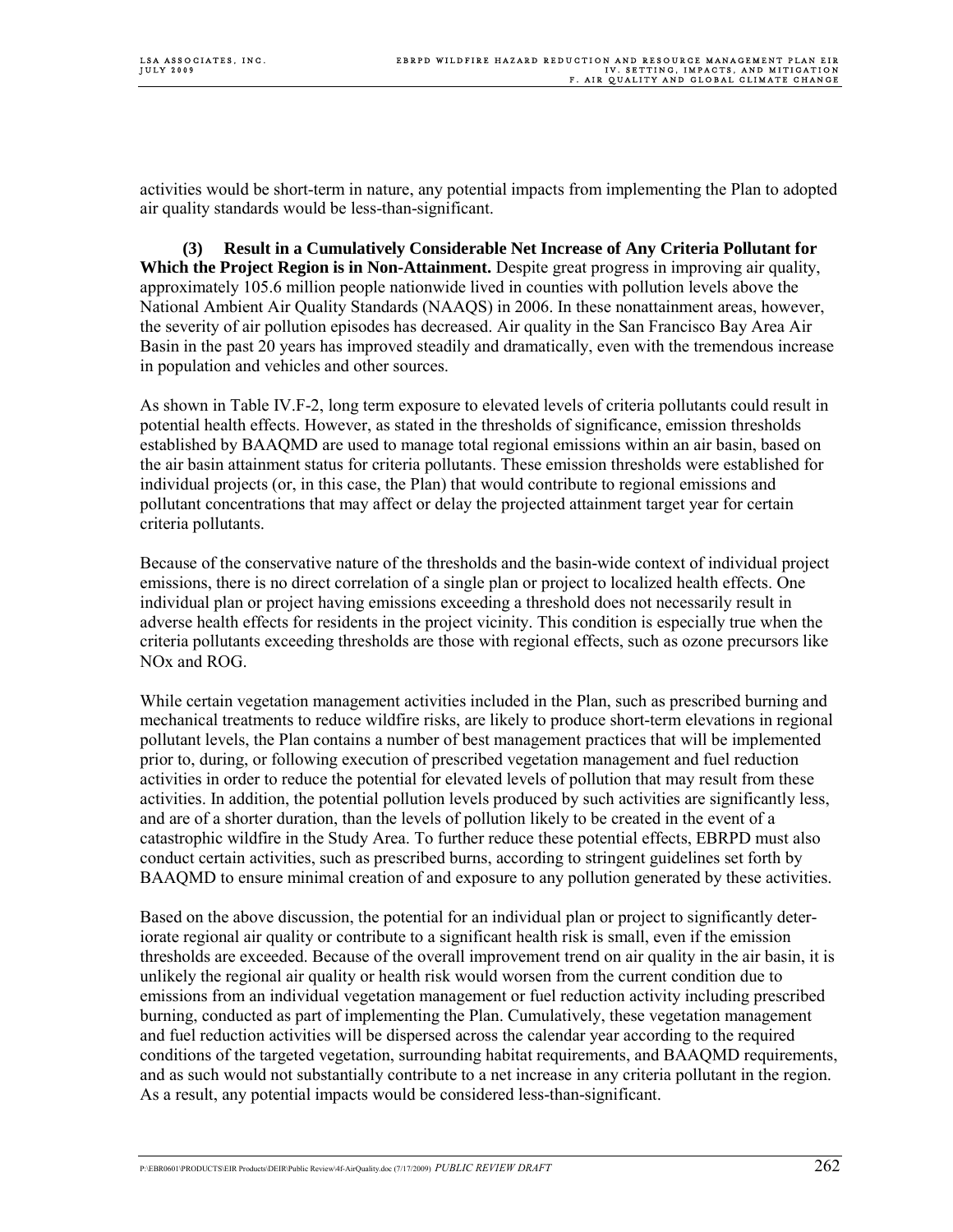**(4) Create Objectionable Odors.** The Study Area does not contain any major sources of odor, and vegetation management and fuel reduction activities to reduce wildfire risks in the Study Area would not be located in areas with existing objectionable odors. During vegetation management and fuel reduction activities where certain mechanical treatments, such as the use of tractors, mowers, or other diesel-fueled equipment is used, odors from diesel exhaust may be present; however, this would be a short-term impact localized to the recommended treatment area only and no sensitive receptors nearby would be adversely affected. Similarly, during prescribed burning the odor of burning wood and other organic materials would be present and could spread over a larger area according to prevailing wind patterns and current conditions, but these impacts would be localized and short-term in nature and would not create significant sustained levels that could have significant negative impacts to sensitive receptors. Implementation of the Plan, therefore, would not have the potential to frequently expose members of the public to objectionable odors and would be deemed to have a less-than-significant impact.

**(5) Conflict with or Obstruct Greenhouse Gas (GHG) Emission Reduction Goals.** The California Environmental Protection Agency Climate Action Team (CAT) and the ARB have developed several reports to achieve the Governor's GHG targets that rely on voluntary actions of California businesses, local government and community groups, and State incentive and regulatory programs. These include the CAT's 2006 "*Report to Governor Schwarzenegger and the Legislature*," ARB's 2007 "*Expanded List of Early Action Measures to Reduce Greenhouse Gas Emissions in California,*" and ARB's "*Climate Change Proposed Scoping Plan: a Framework for Change"* The reports identify strategies to reduce California's emissions to the levels proposed in Executive Order S-3-05 and AB 32.

Pursuant to the requirements of AB 32, ARB must prepare a plan demonstrating how the 2020 reduction target can be met. The Scoping Plan adopted in December 2008 contains broad goals and defined measures for various industry sectors.<sup>28</sup> The Forest Sector is unique in that it is the only sector that removes  $CO<sub>2</sub>$  from the atmosphere and sequesters it over the long-term. Carbon sequestration is the process by which atmospheric carbon dioxide is absorbed by trees through photosynthesis and stored as carbon in trunks, branches, foliage, roots and soils. However, several factors, such as large wildfires and forest land conversion, may cause a decline in the amount of carbon removed from the atmosphere. The Forest Sector strategy is a "No Net Loss" target, which would achieve reductions equivalent to the current statewide forest carbon budget (5 million metric tons of  $CO<sub>2</sub>$ eq emissions), by preserving forest sequestration through sustainable management practices.<sup>29</sup>

One of the primary goals of the State strategy is to avoid large, uncontrolled wildfires and the associated GHG emissions. According to the Climate Action Team, measures taken to reduce wildfire severity through fuel reduction would: 1) reduce the intensity of wildfires and their associated climate change emissions; 2) increase the carbon stock of the remaining trees, 3) remove pests that create mortality of live stored carbon and reduce large damaging wildfires, and 4) reduce state and local fire suppression costs among other benefits. $30$ 

 <sup>28</sup> California Air Resources Board. 2008. *Climate Change Proposed Scoping Plan: a framework for change*. October.

 $29$  Ibid.

<sup>30</sup> California Environmental Protection Agency. 2006. *Climate Action Team Report to Governor Schwarzenegger and the Legislature*. March.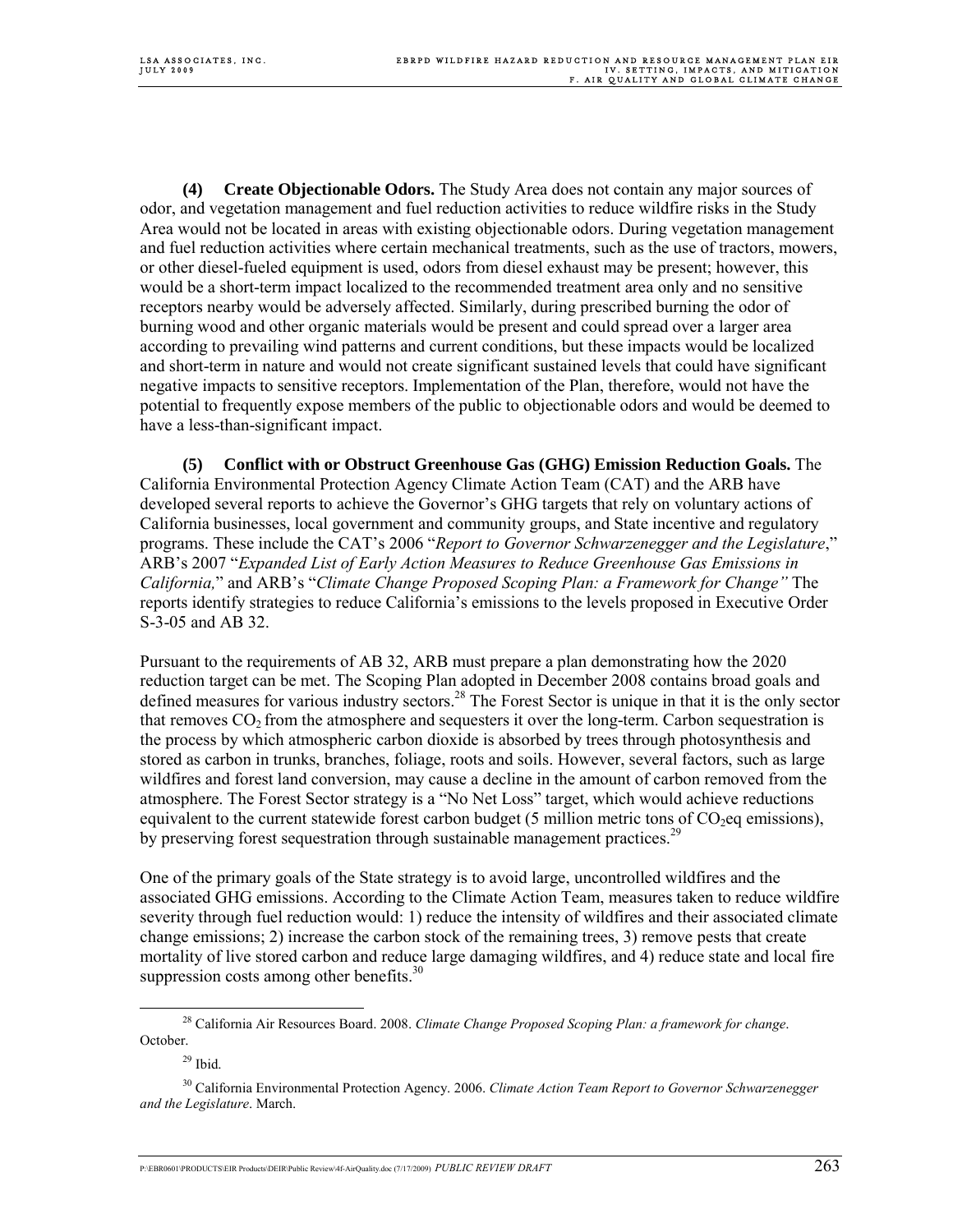Climate change may modify the natural fire regimes in ways that could have social, economic and ecological consequences. Due to decades of fire suppression activities, sustained drought, and increasing pest infestations, large, episodic, and unnaturally hot fires are an increasing trend on California's wildlands.31 Reduced winter precipitation and earlier spring snowmelt deplete the moisture in soils and vegetation, leading to longer growing seasons and drought. These increasingly dry conditions create more favorable conditions for ignition and are believed to be the main reason for the increased trend in wildfire risk. Higher temperatures also increase evaporative water loss from vegetation, increasing the risk of rapidly spreading and large fires.<sup>32</sup>

The Plan provides policies, guidelines and recommendations to manage fuels and protect wildlands in a manner consistent with State strategies and long-term climate goals. While some of these activities (e.g., tree removal and prescribed burning) may appear to conflict with short-term GHG emission reduction goals, the State and District expect that there will be reductions in long-term overall emissions (associated with catastrophic and damaging wildfires) and larger net gains in vegetation health.<sup>33</sup> Tree removal and thinning or brush clearing may cause short term emissions (through the use of vehicles to transport personnel and mechanical equipment) and loss of some carbon sequestered in vegetation, but these emissions are expected to be offset by the promotion and regeneration of native and low fire hazard vegetation and growth and wood products. The activities identified in the Plan are intended to reduce the frequency and severity of wildfires, and as a result,  $CO<sub>2</sub>$  emissions will be reduced and more carbon will ultimately remain in wildland biomass in the cumulative condition. However, quantifying the specific GHG benefits associated with avoiding wildfire through fuels treatment would be speculative and is difficult because of the unpredictable nature of fire.

The Plan would not conflict with or impede implementation of reduction goals identified in AB 32, the Governor's Executive Order S-3-05, and other strategies to help reduce GHGs to the level proposed by the Governor. In addition, the Plan would also be subject to all applicable regulatory requirements, which would also reduce the GHG emissions of the project. With implementation of those elements, the Plan's contribution to cumulative GHG emissions would be less than significant.

**(6) Prescribed Burning and Particulate Emissions.** Prescribed burning could generate significant suspended particulate matter  $(PM_{10})$  over a 24-hour period and expose sensitive receptors to substantial pollutant concentrations.

When prescribed burning is determined to be the most effective method for reducing fuel loads or managing resources in a recommended treatment area, EBRPD is required to conduct the burn in accordance with the guidelines set forth by BAAQMD for such activities, which are intended to increase the safety of such burns as well as generate the minimum amount of potential air pollutants possible. Smoke from prescribed burns cannot be eliminated, however, and short-term reduction in air quality is inevitable when prescribed burns are used. However, all burning activities can be designed and implemented in a manner that minimizes impacts to local and regional air quality. Each project

 $31$  Ibid.

<sup>32</sup> California Energy Commission. 2008. *The Future Is Now. An Update on Climate Change Science, Impacts, and Response Options for California.* September.

<sup>33</sup> California Board of Forestry and Fire Protection. 2008. *Draft Report to ARB on Meeting AB 32 Targets.* August 20.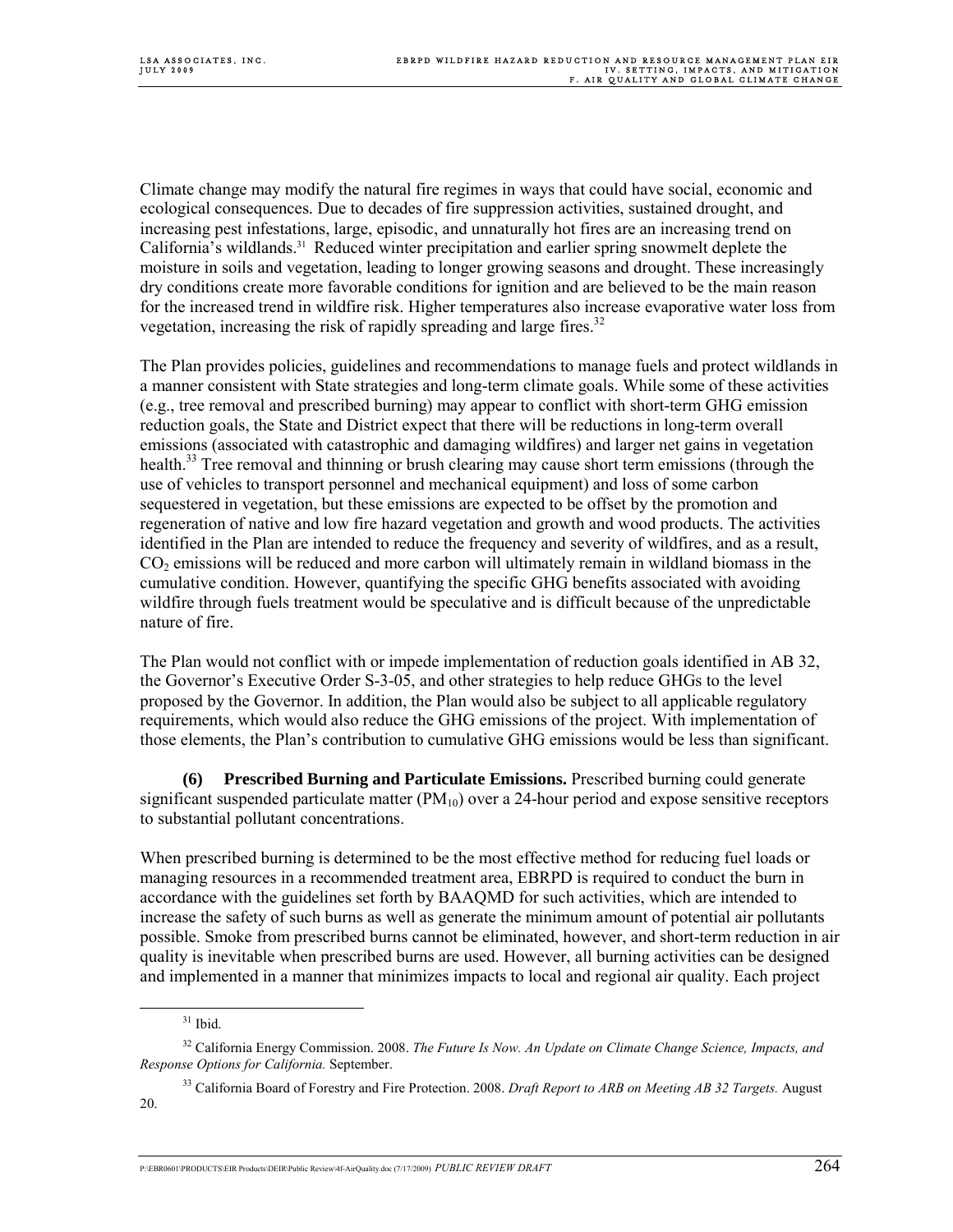and fuel type will need to be monitored for smoke production, dispersal, and transport, and each burn will be conducted in strict accordance with BAAQMD guidelines and the approved burn plan for each activity. In addition to these measures, implementation of the BMPs for smoke management in Chapter IV. Fuel Treatment Methods includes the following guidelines.

#### **Plan Chapter IV. Fuel Treatment Methods Best Management Practices for Prescribed Burning - Smoke**

Smoke from prescribed burns cannot be eliminated, and short-term reduction in air quality is inevitable when prescribed fires are used. However, most burning activities can be designed and implemented in a manner that minimizes impacts to local and regional air quality. Each project and fuel type will need to be monitored for smoke production, dispersal, and transport. The following BMPs can reduce potential impacts from smoke, and can be used singly or in combination:

- Each prescribed burn plan will include a smoke management plan describing avoidance techniques for sensitive areas and potential problems that could arise relating to smoke production and dispersion. The plan will include specific, detailed actions to be taken in the event onsite personnel or EBRPD determine negative impacts to be occurring in excess of acceptable levels.
- Prescribed fire actions will include measures to manage fuel moisture. Dry, dead fuels will be focused on for prescribed burns to minimize the amount of green materials being burned. If necessary, fuels should be modified prior to ignition to reduce high smoke-producing fuels; such actions could include the removal of heavy fuels, stacking and burning, or some combination of activities sufficient to reduce the amount of green fuels in the prescribed burn area prior to treatment. Burning prescriptions should balance the higher rate and level of consumption associated with burning under drier conditions with the increased atmospheric instability associated with wetter, cooler conditions and, therefore, less complete consumption.
- Each fuel type will be burned under its own prescription. Specific prescriptions should be created for understory burning of heavy, woody fuels; understory burning in duff and litter under mixed oak forests; and for slash piles and "jackpot" burning in heavy woody fuels. Prescriptions should emphasize "patchy" fuel consumption over much of the area defined for the prescribed burn. "Jackpots" of fuel should be removed during wetter, more fire-safe conditions, under conditions associated with greater smoke dispersal and dilution, and prior to broadcast understory burning.
- Prescribed burn areas may be divided into smaller ignition units to facilitate cessation of burning if air quality conditions deteriorate beyond acceptable levels.
- Prior to a prescribed burn, ladder fuels reaching into the tree canopy will be removed to increase fire safety and reduce the possibility of additional green fuels being torched. Personnel should lop and scatter prunings or pile and burn these materials prior to understory burning. Steps will be taken to protect high-value snags and large downed trees to prevent ignition and long-term smoldering of these materials.
- Personnel should predict smoke production from prescribed burn actions by using weather information. This information should be used to further delineate prescribed burn areas and timelines.
- Prescribed burns can only be conducted on designated burn days as authorized by the BAAQMD, to maximize the dispersal and dilution of smoke produced. Prescribed fires may be executed on non-burn days as necessitated by logistical concerns; the BAAQMD may provide a variance when the prescription has been reached. Such logistical concerns may include expected end-of-season precipitation, availability of personnel, or narrow prescriptions. A test burn will be conducted prior to full implementation of the action to determine whether actual smoke dispersal will meet the requirements of the burn's smoke management plan.
- Personnel will patrol the burn to evaluate smoke dispersal and identify areas of smoke concentration near the outset of the prescribed burn action. Where areas of smoke concentration are identified additional measures (as stipulated in the prescribed burn plan) will be implemented by personnel.
- Ignition patterns should be managed such that smoke production is minimized; generally, burns should be ignited as backing fires against the wind and oriented such that fire spreads downhill, which will result in smaller particle sizes than those produced from a fire burning fast upslope. Smaller particle sizes produced generally equates to improved visibility during and after the prescribed burn. In all understory burn units, areas downslope from the upper blackline should be strip-burned or treated with spot fires where the local fire behavior permits. These practices can reduce fire residence time and total fuel burned, and increase the potential for lower duff ignition and subsequent smoldering.